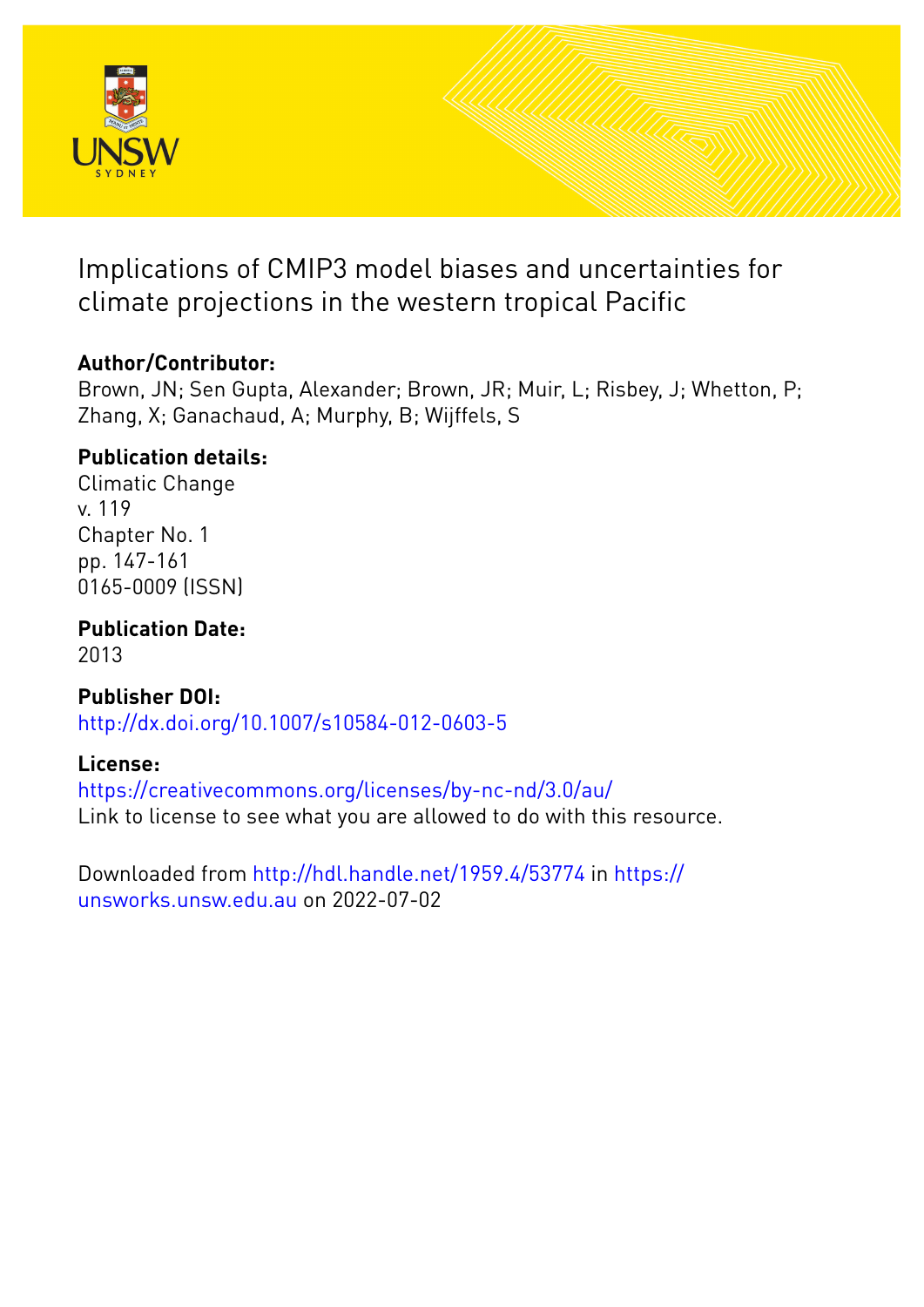# **Implications of CMIP3 model biases and uncertainties for climate projections in the western tropical Pacific**

Jaclyn N. Brown<sup>1</sup>, Alex Sen Gupta<sup>3</sup>, Josephine R. Brown<sup>2</sup>, Les C. Muir<sup>1</sup>, James S. Risbey<sup>1</sup>, Penny Whetton<sup>1</sup>, Xuebin Zhang<sup>1</sup>, Alexandre Ganachaud<sup>4,5</sup>, Brad Murphy<sup>2</sup> and Susan E. Wijffels<sup>1</sup>,

*1 Centre for Australian Weather and Climate Research, CSIRO, Australia*

*<sup>2</sup> Centre for Australian Weather and Climate Research, Bureau of Meteorology, Melbourne, Australia*

*3 University of New South Wales, Sydney Australia*

*<sup>4</sup> Institut de Recherche pour le Développement (IRD), UMR5566,LEGOS, BP A5, Nouméa, New Caledonia*

*<sup>5</sup> UPS (OMP-PCA); LEGOS; 14 Av, Edouard Belin, F-31400 Toulouse, France.*

Phone: +61 3 6232 5113 Fax: +61 3 6232 5123

Email: Jaci.Brown@csiro.au

**Submitted to:** Climatic Change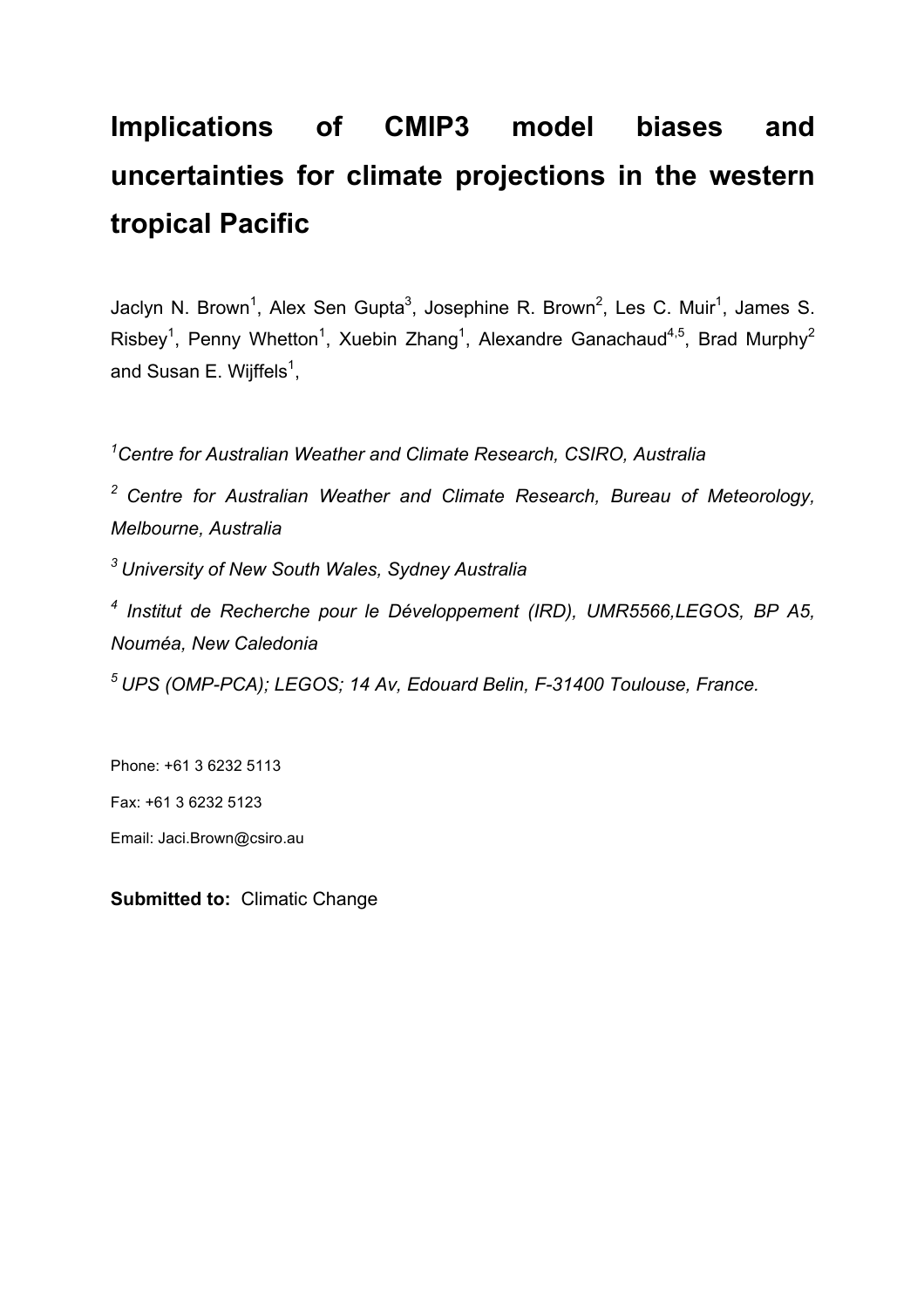## **Abstract**

Regional climate projections in the Pacific region are potentially sensitive to a range of existing model biases. This study examines the implications of coupled model biases on regional climate projections in the tropical western Pacific. Model biases appear in simulations of El Niño Southern Oscillation, the location and movement of the South Pacific Convergence Zone, rainfall patterns, and the mean state of the ocean-atmosphere system including the cold tongue bias and erroneous location of the edge of the Western Pacific warm pool. These biases are examined in the CMIP3 20<sup>th</sup> century climate models and used to provide some context to uncertainty in interpretations of regional scale climate projections for the  $21<sup>st</sup>$  century. To demonstrate, we provide examples for two locations that sit in different climate zones and so are affected by different biases: Nauru and Palau. We discuss some of the common approaches to analyze climate projections and whether they are effective in reducing the effect of model biases. These approaches include model selection, calculating multi model means, downscaling and bias correcting.

*Key words: Pacific Ocean, climate change, projections, coupled models, model biases*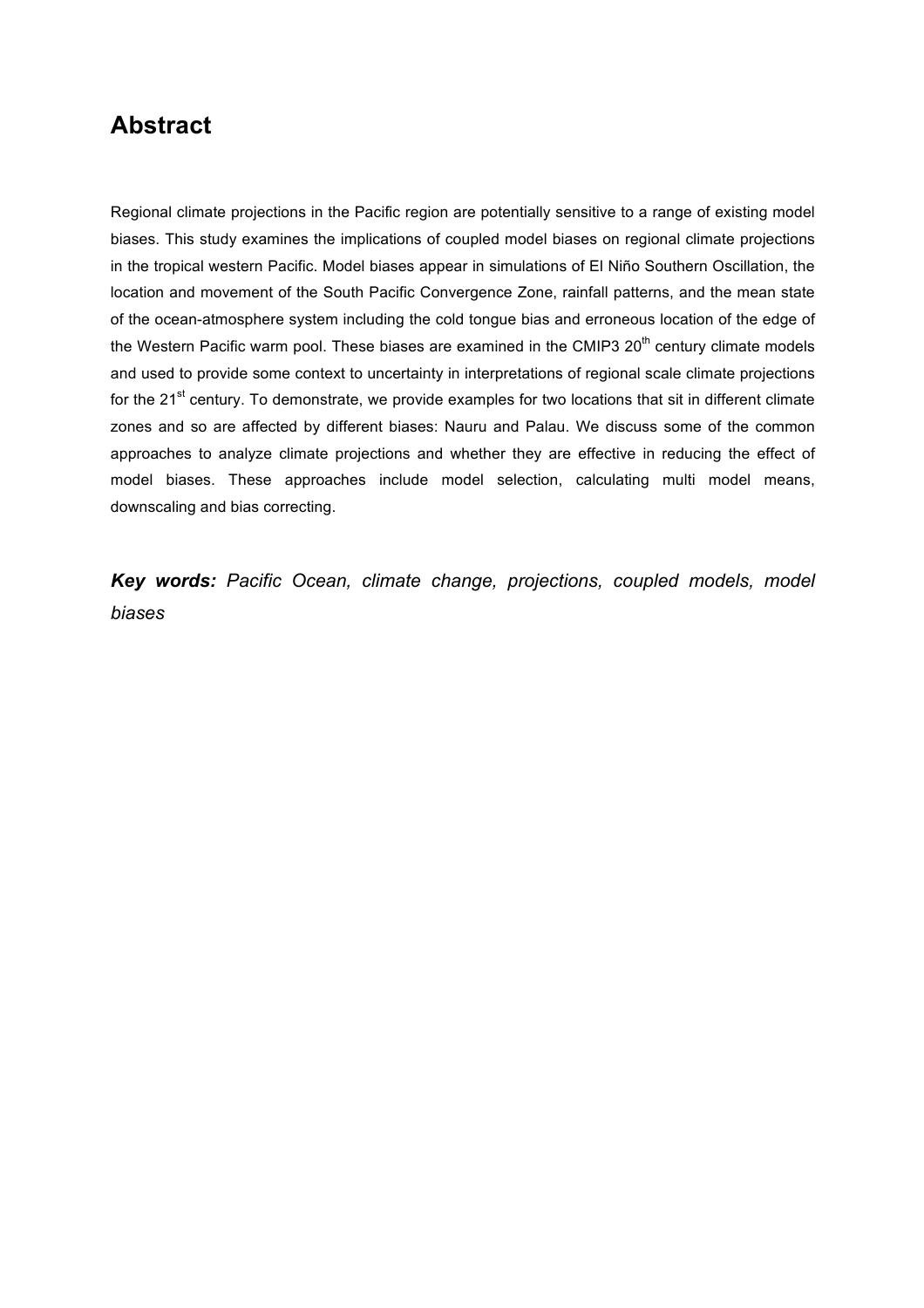## **1**. **Introduction.**

Climate projections represent one of the many biophysical and socio-economic considerations that guide adaptation planning (e.g. Lehodey and Maury 2010). Many countries in the tropical Pacific region are comprised of low-lying atolls which are particularly vulnerable to sea level rise. Others are reliant on agriculture and fishing for their livelihoods and thus are vulnerable to changes to rainfall patterns, ocean temperatures, circulation and ocean chemistry. Despite this need, the Intergovernmental Panel on Climate Change report, Fourth Assessment Report, Working Group I has stated that "With a few exceptions, the spread in projections of hydrological changes is still too large to make strong statements about the future of tropical climates at regional scales" (IPCC, Christensen and Coauthors 2007 pg. 861).

To make climate projections of the future, global climate model projections are based on scenarios of future changes in greenhouse and other radiatively important gases to estimate physical changes in the ocean and atmosphere. In recent years, extensive analysis of climate projections have been conducted using global climate models taking part in the World Climate Research Programme's Coupled Model Intercomparison Project (WCRP CMIP3, Meehl et al. 2007). Climate simulations undertaken as part of CMIP3 were used in the Fourth Assessment Report (AR4) of the Intergovernmental Panel on Climate Change (IPCC) (Randall and Coauthors 2007) and further simulations will be conducted using the new generation of CMIP5 models (Hurrell et al. 2011) for the IPCC Fifth Assessment Report.

The climate in the western Pacific is associated with a complex set of processes and climatological features (Online resource S1). In particular, the position of the western Pacific Warm Pool and equatorial cold tongue influence large scale patterns of circulation and precipitation. On seasonal time scales, the western Pacific monsoon, Inter-tropical Convergence Zone (ITCZ) and South Pacific Convergence zone (SPCZ) vary in position and intensity. If models do not capture the extension of the SPCZ into the south-eastern extra-tropical Pacific, for example, the mean rainfall and variability over countries such as Fiji, Tonga, Niue and Cook Islands will not be correctly reproduced.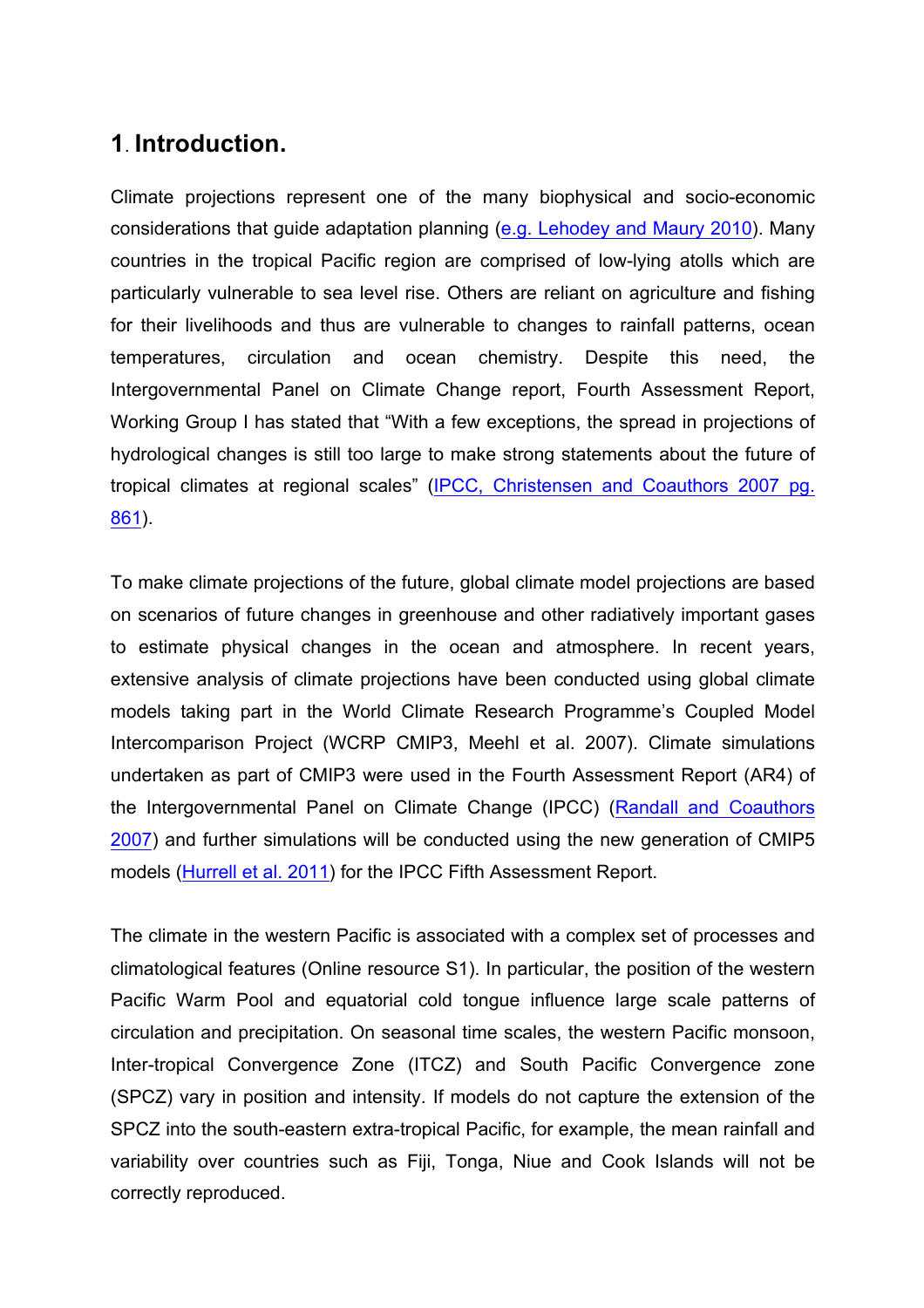On interannual and decadal time scales, the climate responds to the El Niño Southern Oscillation (ENSO) and the Pacific Decadal Oscillation. Depending on location, El Niño and La Niña events alter temperature, rainfall, ocean nutrients (Lehodey et al. 1997), and tropical cyclones (Vincent et al. 2011). As such, ENSO changes in the future could have major implications for the region.

For the tropical Pacific region, there is high confidence in the models simulating some large-scale projected changes. These include robust indications that large parts of the western Pacific sea surface should warm and become fresher as the warm pool extends eastward (Cravatte et al. 2009). In addition, the (near-equator) trade winds are likely to weaken (Vecchi and Soden 2007) with an increase in thermal stratification in the eastern Pacific (DiNezio et al. 2011). Increased moisture transport in a warmer world is expected to lead to increased precipitation in the intertropical convergence zones on average (Christensen and Coauthors 2007), although the spatial patterns of rainfall change may be complex (e.g. Chou et al. 2009). To the south of the equator the south-easterly trades are expected to intensify (Timmermann et al. 2010).

While leading global climate models have progressed rapidly (Randall et al. 2007) they are not at the stage where we can simply read off future regional climate projections. One important reason for this is the existence of systematic biases or errors in these models. It is well recognized that model biases need to be considered when making climate projections (Christensen and Coauthors 2007). A thorough understanding of the model biases relevant to a region is required in order to provide climate projections that reflect the wealth of understanding we do have about the climate system (as well as indicating where further research, model development, higher model resolution etc. are needed to reduce uncertainty). An example of acknowledging and discussing climate model biases when providing projections for the western tropical Pacific can be found in the Pacific Climate Change Science Program (PCCSP) report (Australian Bureau of Meteorology and CSIRO 2011) and accompanying Climate Futures Tool (see Whetton et al. 2012).

In this paper we provide a summary of those elements that are poorly simulated in historical  $(20<sup>th</sup>$  century climate) simulations for the western tropical Pacific and in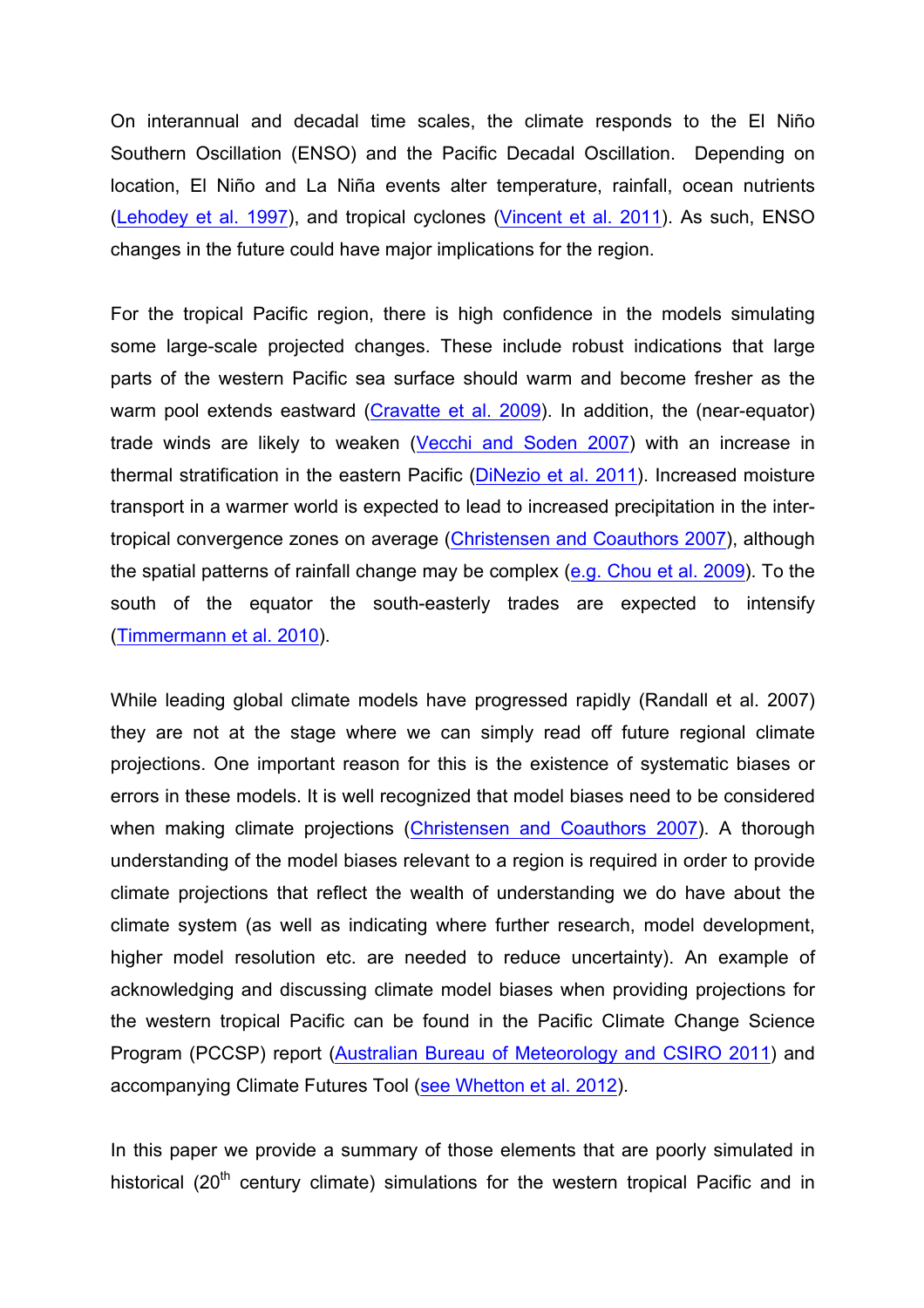particular those features that show systematic biases across the set of CMIP3 models. These same issues are relevant for projections derived from the CMIP5 models as the biases are largely still present (Guilyardi et al. 2012, WCRP Workshop on Coupled Model Intercomparison Project Phase 5 Model Analysis, Hawaii 5-9 March 2012). We then discuss why many systematic model biases cannot be removed with simple techniques and why more complex analysis is needed. We hope that this review will add value to applications that use localized information taken from the CMIP3 (and CMIP5) models particularly in the western tropical Pacific region.

## **2. Methods - Details of models used in study.**

In this study we use output from global climate models (or general circulation models, GCMs) in the WCRP's CMIP3 multi-model dataset (Meehl et al. 2007). Details of which models were used in each analysis vary as the availability of model output changes between scenarios and variables and results have been incorporated from a number of different individual studies. All realizations are used to construct a model mean for an individual model, and all available model means are used to construct the multi-model mean.

A variety of observational data sets are used to assess model performance:

## **Sea Surface Temperature (SST)**

Hadley Centre Sea Ice and SST dataset (HADISST) (Rayner et al. 2003) Second Hadley Centre SST dataset (HADSST2) (Rayner et al. 2006) Extended Reconstruction SST version 3 dataset (ERSSTv.3) (Smith et al. 2008) Kaplan Extended SST V2 (Kaplan et al. 1998)

## **Precipitation**

Global Precipitation Climatology Project (GPCP, Adler et al 2004) Climate Prediction Centre Merged Analysis of Precipitation (CMAP, Xie and Arkin 1997)

## **Subsurface salinity and temperature** (Durack and Wijffels 2010)

We focus on the region of the western tropical Pacific (Online resource S1). In particular, as case studies for investigating the implications of model biases on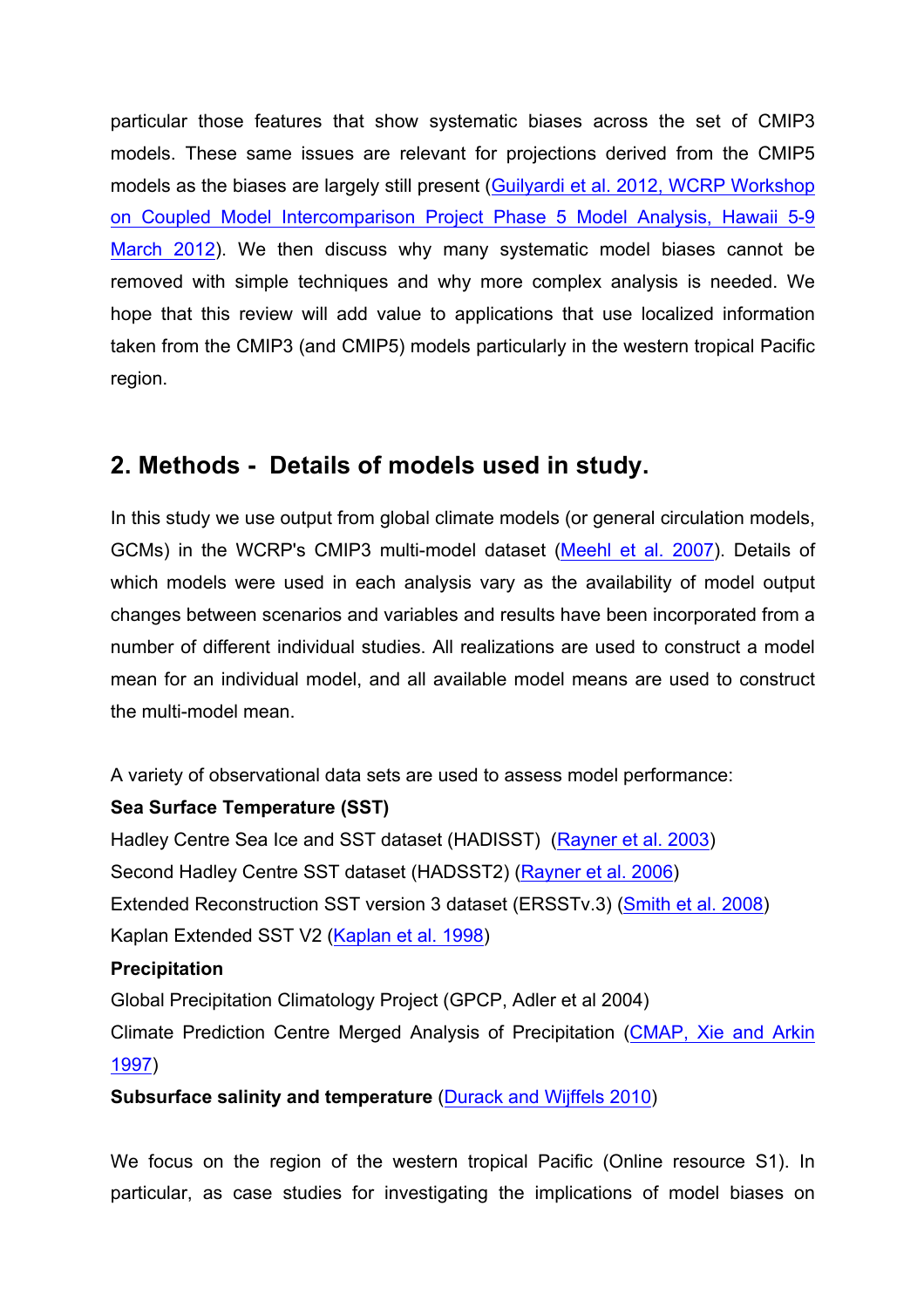national projections, we focus on the Exclusive Economic Zones (EEZs) of Nauru (regions surrounding approximately 0º31'S and 166º56'E) and Palau (7º21'N and 134º28'E). These two countries lie in different climate zones and are subject to different model simulation biases in the  $20<sup>th</sup>$  Century.

## 3. Model biases and model discrepancies in the western tropical Pacific.

## **3.1 Biases in the mean state and trends of the western Pacific**

The western Pacific warm pool is characterized by fresh, warm water of temperatures greater than 28ºC (Fig 1a) and salinity less than 35 psu (Fig 1c) (see Cravatte et al. 2009 for review). A sharp salinity front demarcates the warm, fresh water from the surrounding cool, saltier water.

The cooler waters of the eastern equatorial Pacific are known to extend too far west in almost all CMIP3 models. Consequently, the western Pacific warm pool is contracted westward and the zonal winds are generally too strong in the west (Guilyardi et al. 2009). This is known as the *cold tongue bias* (e.g. Reichler and Kim 2008). This systematic bias cannot be eliminated by selecting the best performing models or taking a multi-model mean due to its occurrence in almost all models. Models using ocean heat flux adjustment reduce or remove these SST biases, and reduce the associated rainfall biases. However, these models are inherently undesirable because the use of such flux adjustments in simulations of future climate is not physically based and can significantly alter the temporal evolution of climate simulations (Neelin and Dijkstra 1995).

Precipitation is notoriously difficult to simulate for a variety of reasons (Dai 2006). Biases in mean SST have flow-on effects on mean precipitation and contribute to biases observed. Biases observed in precipitation then contribute to biases in surface salinity. Precipitation biases are largely restricted to the tropical Pacific, with the largest disagreement with observations in the regions of the South Pacific Convergence Zone (SPCZ) and Intertropical Convergence Zone (ITCZ), discussed in following section.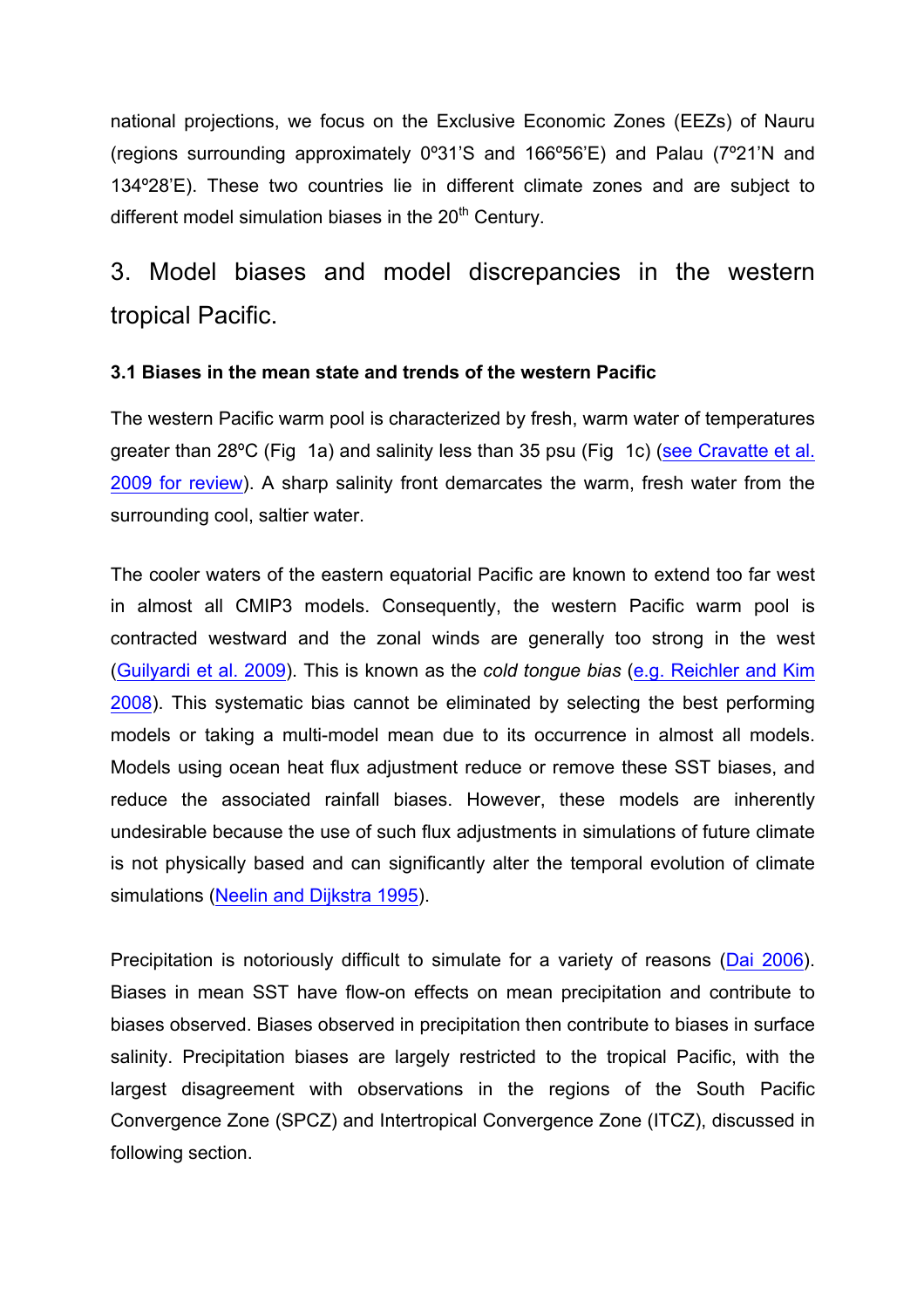#### **3.2 Intertropical Convergence Zone and South Pacific Convergence Zone.**

Most state-of-the-art coupled models are able to simulate distinct bands of converging surface winds and convective rainfall forming the ITCZ and SPCZ (**Fig 2**). However, models tend to simulate the extension of the equatorial dry zone between the ITCZ and SPCZ too far west, related to the SST and wind biases discussed above. The mean position and seasonal movement of the ITCZ is reasonably well simulated by most models although the ITCZ tends to be displaced too far north in Northern Hemisphere summer in many models (further discussion in Australian Bureau of Meteorology and Commonwealth Scientific and Industrial Research Organisation 2011).

The majority of models also simulate an SPCZ rainfall band, although the simulated SPCZ tends to have an overly zonal (east-west) orientation rather than the observed northwest to southeast orientation (**Fig 2**), particularly east of the dateline (Brown et al. 2011). In extreme cases, the model SPCZ has a purely zonal orientation, parallel to the ITCZ (Bellucci et al. 2010). Some models also have an extension of the Southern Hemisphere rainfall band into the far eastern Pacific. While there is an observed rainfall band in this region in March and April, many models simulate a permanent "double ITCZ", or a rainfall band alternating between hemispheres over the seasonal cycle (de Szoeke and Xie 2008).

The SPCZ exhibits significant displacement associated with ENSO variability. Typically, the SPCZ moves north-east during El Niño and south-west during La Niña events (Vincent et al. 2011). Most models are able to capture some movement of the SPCZ in response to ENSO (Brown et al. 2011), but if the mean position of the SPCZ is not correct in a model, then the rainfall change associated with ENSO will be unrealistic, and in some cases of the wrong sign, at some locations.

In the case of Nauru, in most CMIP3 models the western portion of the SPCZ is located too far south, with a dry zone between the SPCZ and ITCZ, resulting in a dry bias over Nauru. As this dry bias is associated with the persistence of overly cold SSTs on the equator in this region, some models do not simulate the northward shift of the SPCZ over Nauru during El Niño events. Models may also simulate unrealistically large percentage increases in rainfall over Nauru in future climates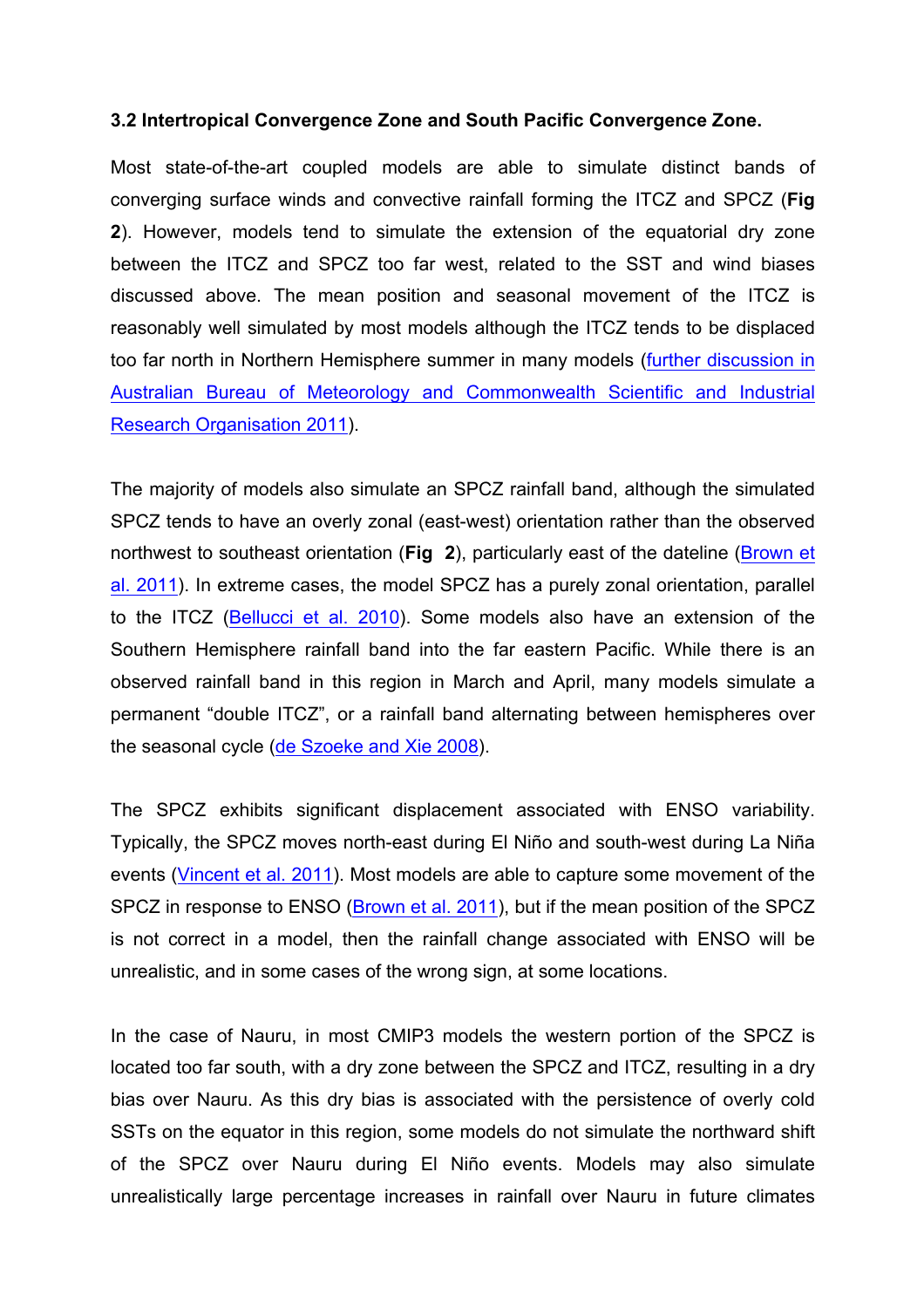relative to the dry  $20<sup>th</sup>$  century mean state. It is also expected from theory and models that to first order net precipitation should scale as the mean state precipitation multiplied by the temperature change (Held and Soden 2006). As a result, if the simulated precipitation distribution in the  $20<sup>th</sup>$  Century mean state is significantly wrong then the spatial pattern of the precipitation projection is likely to be wrong.

## 3.3 El Niño Southern Oscillation

There is considerable variability in the simulation of ENSO in the CMIP3 models, as highlighted by the strength of the variability of the Nino3.4 index (**Fig 3**a). Despite these differences, the mean of the Nino3.4 values (green bar in **Fig 3**a) is very similar to the observations (shown in blue). In addition to Nino3.4 strength there are also considerable differences in the frequency, seasonal timing and spatial pattern in ENSO simulated in the models (Guilyardi et al. 2009) in CMIP3 and also in CMIP5 (Guilyardi et al. 2012).

Despite these large differences in the simulation of ENSO, there are systematic biases that are common to nearly all global coupled models. The systematic mean state biases in SST, discussed above, project onto the spatial pattern associated with ENSO. Therefore, as the mean position of the warm pool edge is too far west in the models, so too is the ENSO SST variability (**Fig 3**b) and associated dynamics. These factors can lead to differences in the amplitude, period, and dynamics of the simulated ENSO (Picaut et al. 1997; Maes and Belmari 2011). Similarly, the spatial bias in ENSO manifests in the location of wind-stress and precipitation anomalies (Online resource S2 e-h).

At some locations in the Pacific, biases in simulations of ENSO can lead to year to year responses opposite to what is observed, which has major implications for projected changes to regional climatic variability and potentially for projected changes to mean climate. Regions within the cold tongue do not have this problem, however those along the boundary of the warm and cold pools do. As a result, countries to the west of 160ºW and away from the equator (Fig 4) have systematically weaker simulated correlations between SST and precipitation than observed. If climate change leads to changes in the interannual variability then this bias becomes a significant issue for understanding future climate.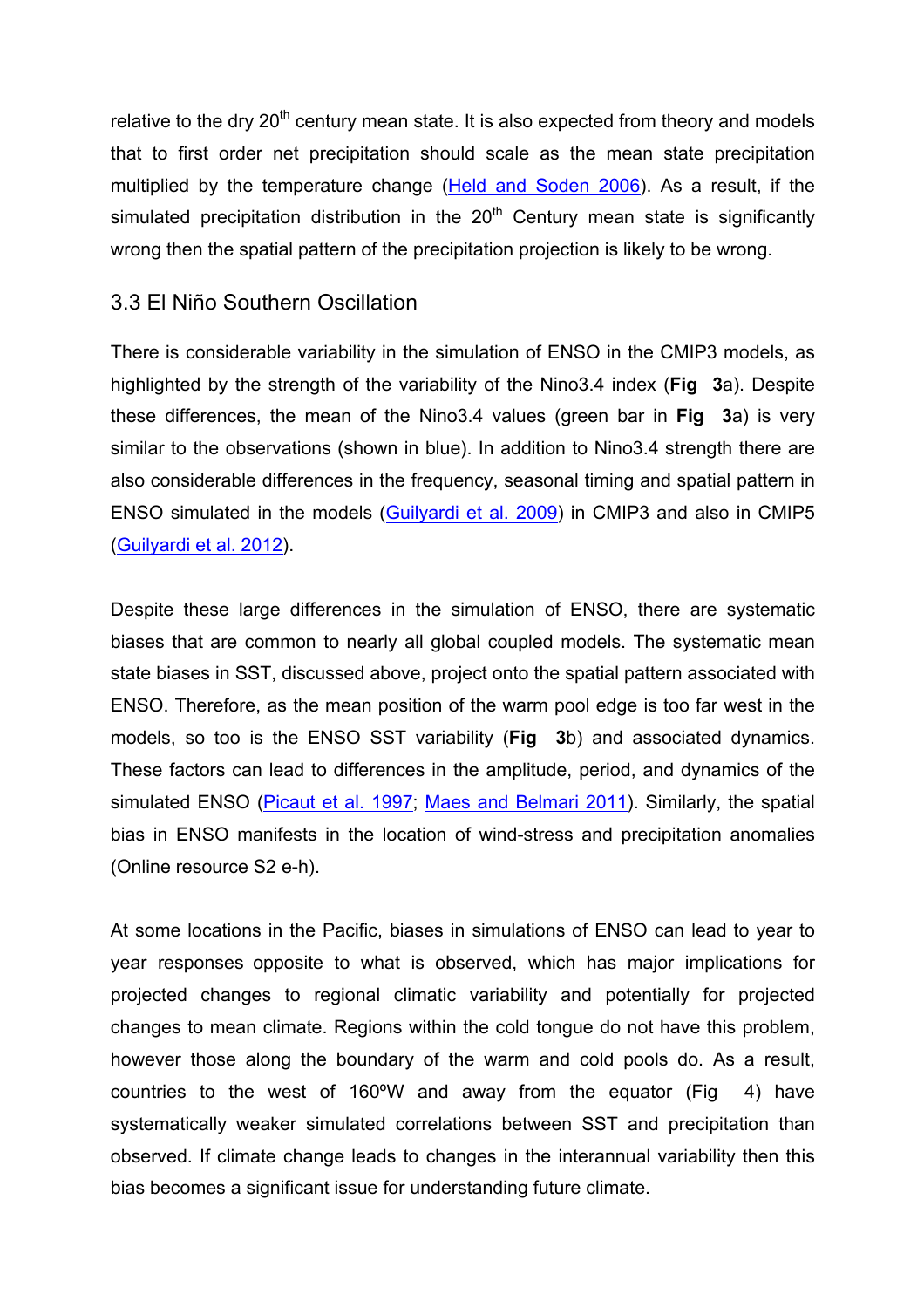In the case of Palau, if the future climate shifts towards an increased frequency of strong El Niños, instead of projecting a strong rainfall decrease, manymodels would simulate projected rainfall increases, and with little change in the multi-model mean (**Fig 4**). Nauru, because of its location on the boundary between cool and warm ENSO-related SST anomalies, is only moderately affected by ENSO variability. Yet, in all model simulations, the ENSO SST bias means that Nauru becomes located within a region of very strong positive ENSO SST correlation (Figure 4). This bias poses problems for investigating changes in the  $21<sup>st</sup>$  century projections. For example, if there was a future increase in the amplitude of ENSO variability it might drive strong changes for Nauru's climate in the models when, in the real system, its effect would be more modest.

The CMIP3 models simulate ongoing interannual ENSO variability under greenhouse forcing, but no consistency between models regarding changes in ENSO characteristics, as some models simulate increased ENSO amplitude or frequency and others simulate a decrease in amplitude or frequency (Vecchi and Wittenberg 2010; Ganachaud et al. this issue).

## 3.4 Subsurface Ocean

The subsurface tropical western Pacific ocean (**Fig 5**a) is characterized by a surface warm pool extending to around 100m, with strong stratification at its base defined as the thermocline. The thermocline domes upward in regions of Ekman pumping such as at the equator and in the vicinity of the ITCZ (around 8ºN).

In general, most models are able to reproduce these features, although the warm pool tends to be less extensive and slightly cooler than observed (**Fig 5**b-d). Many individual models also simulate a realistic subsurface structure, with the thermocline at approximately the correct depth, although the stratification is often underestimated. The double ITCZ bias introduces an erroneous upward doming in the southern hemisphere in the models (Zhang et al. 2007).

The vertical structure of temperature and density in the ocean are a defining feature for many oceanic processes. Biases that appear in the ocean subsurface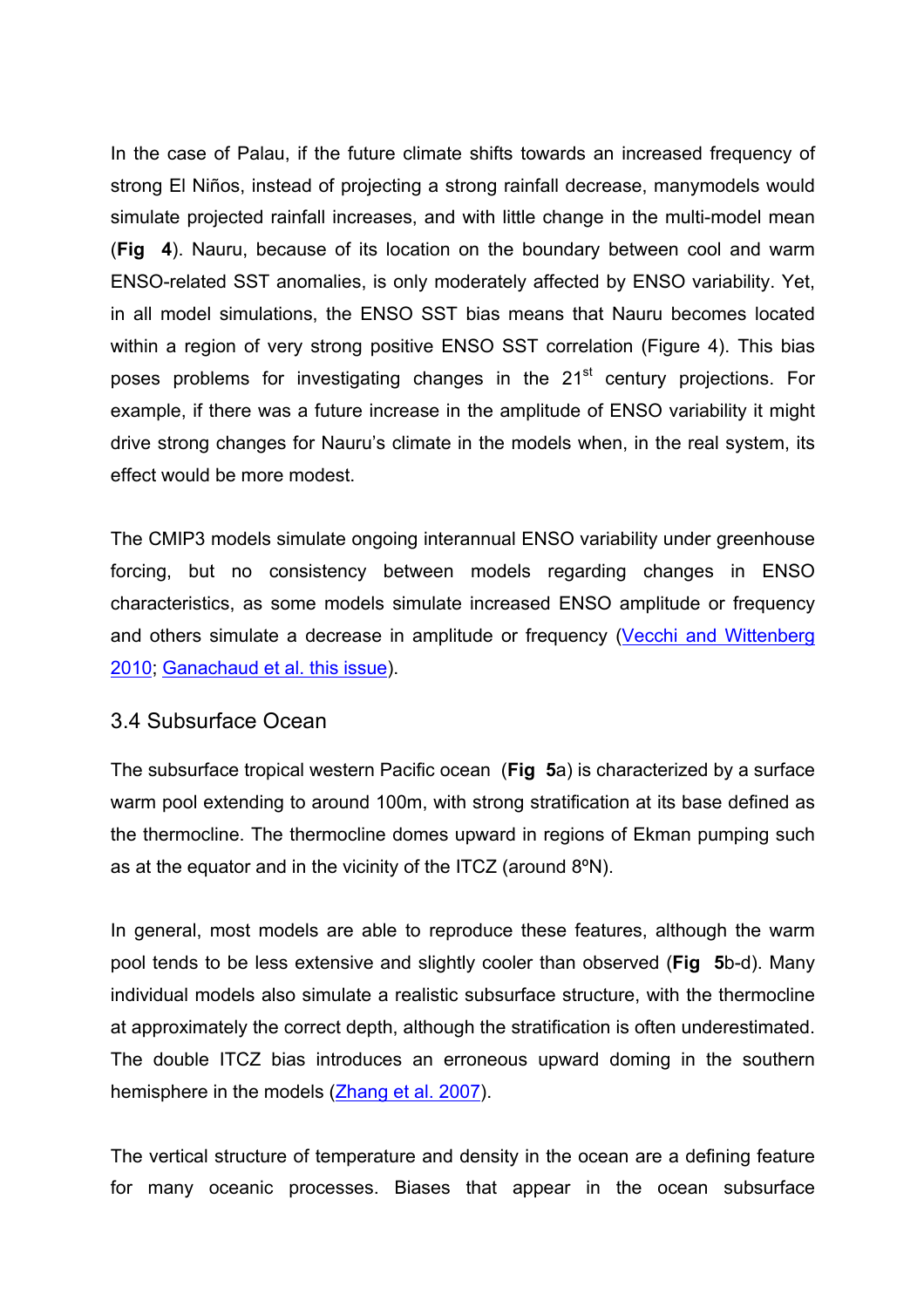temperature and salinity alter the ocean circulation and ocean current strength, upwelling, sea level and vertical mixing important for modeling marine biogeochemistry. In particular, biases in the thermocline structure affect the evolution of ENSO and the degree of coupling between ocean and atmosphere, important factors for reliable future climate projections. Sea level projections (discuss in next section) are very sensitive to the correct simulation of the subsurface temperature and salinity profiles and any biases within.

## 3.5 Sea level trends

Trends in simulated sea level are influenced by model biases in the temperature and salinity at all time scales. In addition to such biases, ocean temperature and salinity are often subject to 'model drift' (Sen Gupta et al. 2012). Differences in the way models reproduce interannual and low frequency variability also contribute to the projected sea level.

Western Pacific regional patterns of dynamic sea level change (mainly due to ocean density and circulation change) can be mostly explained by steric sea-level change calculated over the full ocean depth (Fig 6). Despite a sample period of 50 years, the CMIP3 models show large discrepancies in the simulated sea level change compared to observations and large differences between models (Fig 6a). The differences can be traced to the simulation of the temperature and salinity changes over the same period (Fig 6c, d). Therefore, model biases in temperature and precipitation are likely to be important for sea level projections.

## 4. Accounting for model biases in climate projections

While it is not difficult to quantify the model biases in the western tropical Pacific, it is not clear how these biases might filter through to affect climate projections. Tuna for example are attracted to the ocean current convergence point near the dateline. In CMIP3 models this is simulated too far west or even right against the edge of the Pacific basin. This convergence point is determined by a number of subtle features including windstress curl, upwelling rates of nutrients and gradients of salinity. When these are all poorly simulated for the  $20<sup>th</sup>$  Century, projected changes for the  $21<sup>st</sup>$ Century should be interpreted with caution.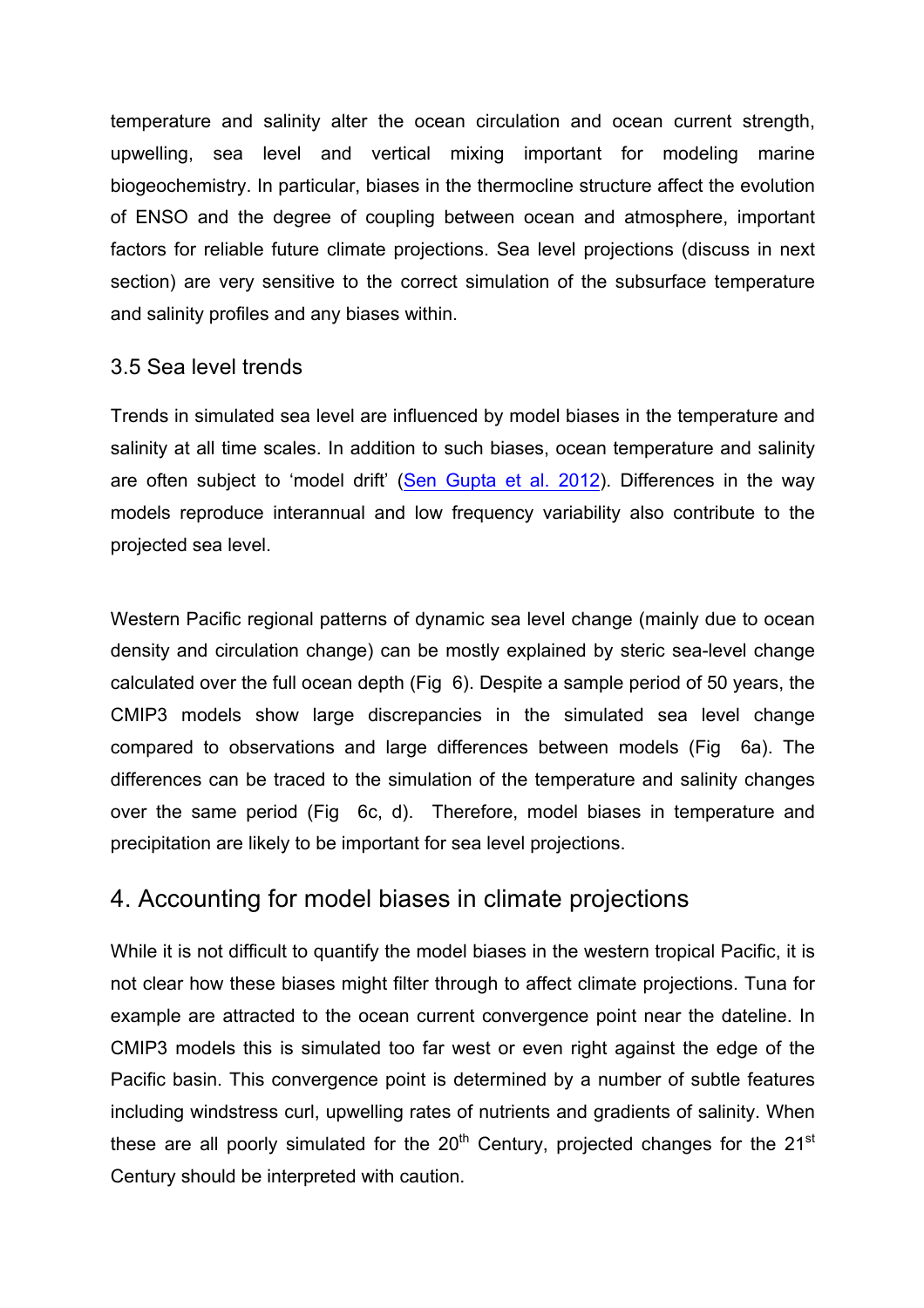Over the long-term, we can expect simulation of the ocean-atmosphere system to improve, partly through better understanding of the key processes and partly through inevitable advancements in computer power and model resolution (Risbey and O'Kane 2011). In the meantime, there are various techniques that are applied to global climate models to increase our confidence in future climate projections including model selection; use of multi-model means; downscaling; and biasadjusting. While helpful in improving confidence in climate projections, they do not remove the effect of the systematic model biases and different techniques need to be employed.

## **4.1 Model selection**

A potential way to address model deficiencies in projecting future changes is to apply a model selection process based on performance of models compared to historical observations (e.g. Irving et al. 2011 for the western tropical Pacific) using a range of metrics. Deciding which are the most important criteria to assess models against is quite difficult. Different models tend to have strengths in different areas and at different spatial scales, performing relatively well in some metrics and not in others. For example, in the Nauru region, amongst a range of considerations, it would be important to have a model that simulates the position of the SPCZ as well as possible. The variability of the SPCZ is however dependent on the simulation of ENSO, and the long term trend in the SPCZ may depend on the climate sensitivity of the model or the simulation of the Hadley Cell. It is not possible to determine which of these features is the most important as a selection criterion. Systematic model biases, such as the cold tongue bias and warm pool edge, occur in nearly all models and therefore can't be a criterion for model selection.

#### **4.2 Multi-model means**

Use of a multi-model mean, in general, results in a better simulation of the current climate than any individual model (Reichler and Kim 2008). It is also useful for summarizing results of model projections. Taking a multi-model mean removes nonsystematic errors, reduces model drift (Sen Gupta et al. 2012) and reduces the aliasing of low frequency variability on the long term trend. However, systematic errors, such as the cold tongue bias, are not addressed by multi-model means and must still be carefully considered. The multi-model mean can also give a 'smeared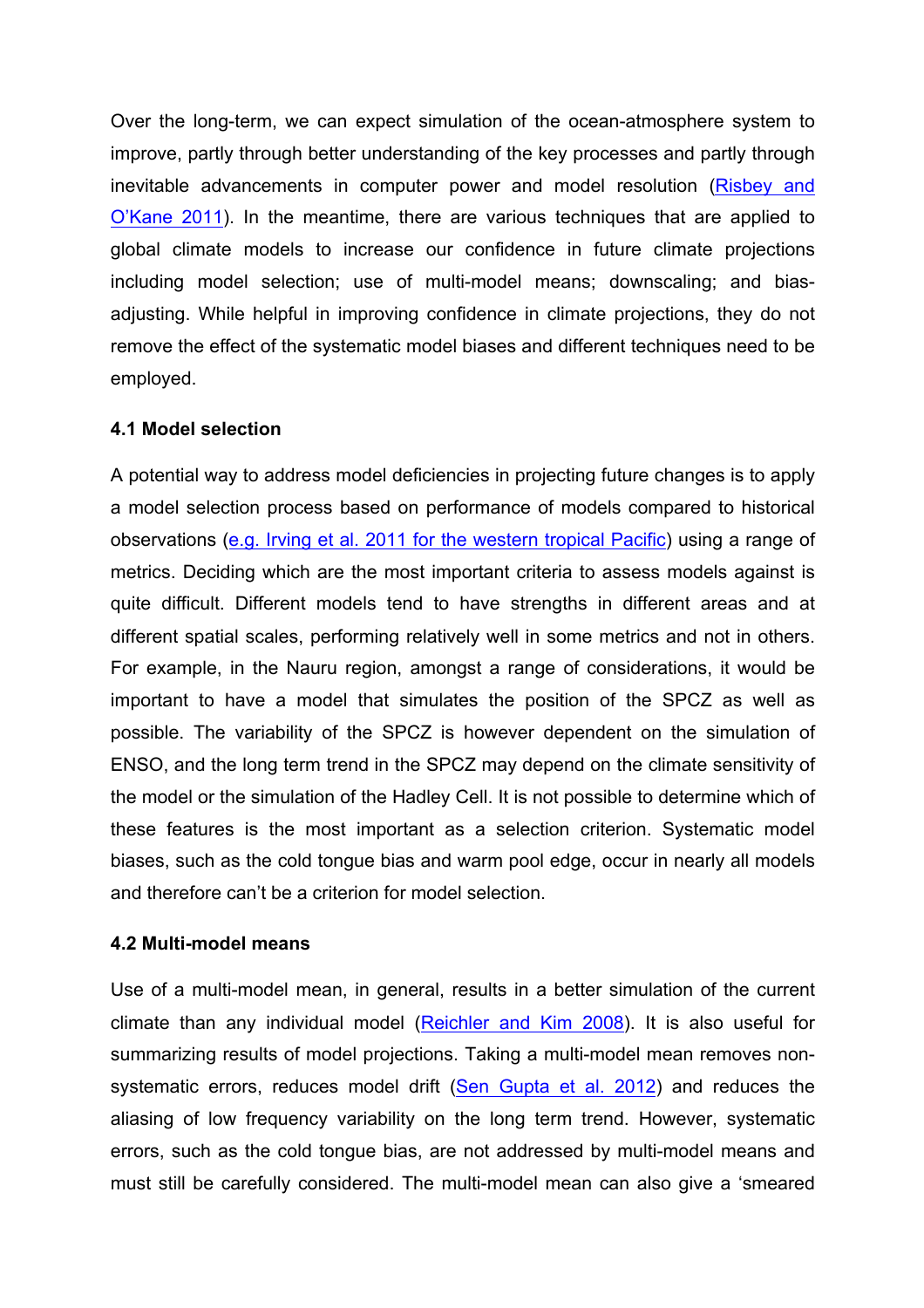out' simulation of climate features (due to averaging of slightly offset anomalies). The thermocline for example (**Fig 5**) is much sharper in any individual model than in the average.

#### **4.3 Downscaling approaches**

There is currently significant uncertainty in the ability of global climate models to represent small scale climate processes; particularly at sub-grid scales of less than 100 km. Use of dynamical downscaling approaches is one way to account for such processes whereby boundary conditions in the coupled global climate model are passed to a higher resolution atmospheric or ocean model. (e.g. CCAM, RegCM, PRECIS, WRF, MM5 – see Australian Bureau of Meteorology and Commonwealth Scientific and Industrial Research Organisation 2011, Ch. 4 for more information). This technique is useful as it allows the smaller scale features such as orographic rainfall or coastal upwelling to be explored in more detail. In terms of the systematic model biases discussed here, dynamical downscaling cannot eliminate the issue. If a bias is present in the boundary condition forcing, this will have an impact on the higher resolution model.

Statistical downscaling is another way to produce a less biased current climate simulation and regional projections that account for small scale forcing (Wilby et al. 2009). A variety of techniques can be applied, for example in empirical downscaling, a statistical relationship is developed between fine-scale historical observations and broad scale climatic conditions that can be simulated by climate models, and this same relationship applied in the future (e.g. Donner et al. 2005 for coral bleaching). While potentially removing the bias to some extent in the current climate, this approach will still be affected by any impact that the GCM biases have on the GCM projected fields used for downscaling. This method contains assumptions that the present day interactions of weather and climate systems will continue into the future (Pielke and Wilby 2012)

Finally, downscaled projections are often produced by simply adjusting a fine scale observed data base by the changes simulated by the GCM (the approach known as 'change factors', in Wilby et al 2009). This approach, by definition, leads to no biases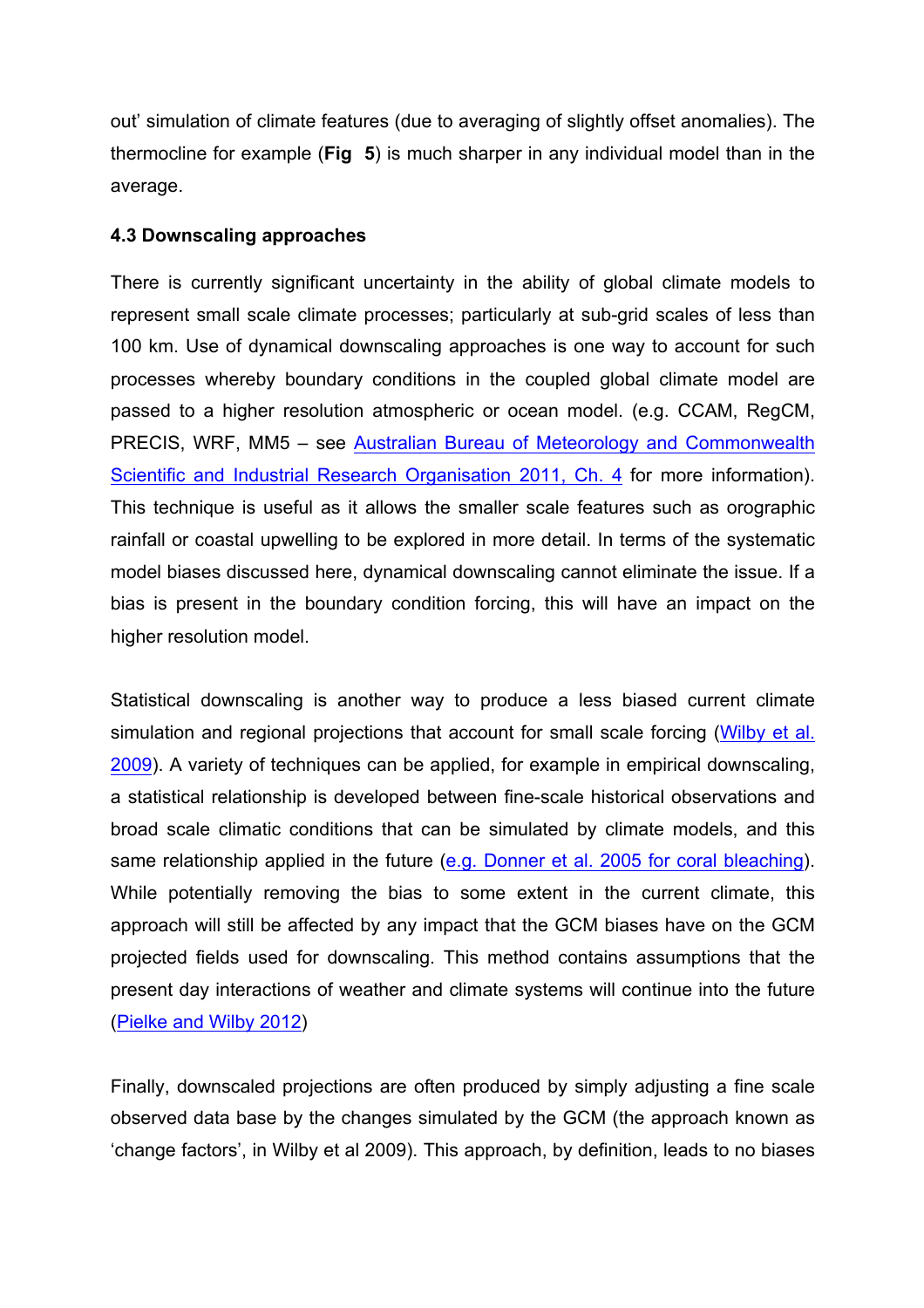in the current climate case, but it too does not correct for any effect the GCM current climate biases have on the projected changes.

#### **4.4 Bias adjustment**

A technique used (often within a dynamical downscaling framework) to account for spatial biases (including systematic biases) is bias adjustment (e.g. Australian Bureau of Meteorology and Commonwealth Scientific and Industrial Research Organisation 2011, Ch. 4). In general, this involves 'adjusting' the projected forcing field by altering the current climate mean state to be the same as the observed mean state. This is often done to the SST to force an atmospheric model (Nguyen et al. 2011), or to the winds to force an ocean model (Chamberlain et al. 2012) The corrected fields are then used as boundary conditions for a subsequent higherresolution simulation. The resulting output has a reduced (but not completely eradicated) current climate model bias in the mean and hence reduced biases in related variables such as precipitation. This method assumes that the mean climate state and other climate modes are independent, which they are not in the case of ENSO variability. As a consequence, the bias that remains in the interannual variability has the potential to feed back on the mean state, thus retaining aspects of the model bias that can remain significant for small-scale projections. Hence the methods of downscaling with bias adjustment cannot completely remove the influence of biases present in the mean state and variability of global climate models used as the basis for projections.

## **5. Conclusions**

Some climate change due to increased anthropogenic greenhouse gases is now inevitable and action is being undertaken or planned to adapt to the regional impacts of this warming. Climate model output such as that from the CMIP3 and CMIP5 datasets, are being increasingly interrogated to provide regional and local climate projections at scales that are useful to inform adaptation decisions. While basin-scale large-scale projections for certain climate variables (e.g. temperature, sea level) can be made with a high level of confidence, uncertainty in climate projections becomes more prominent at smaller scales and for other climate variables such as precipitation.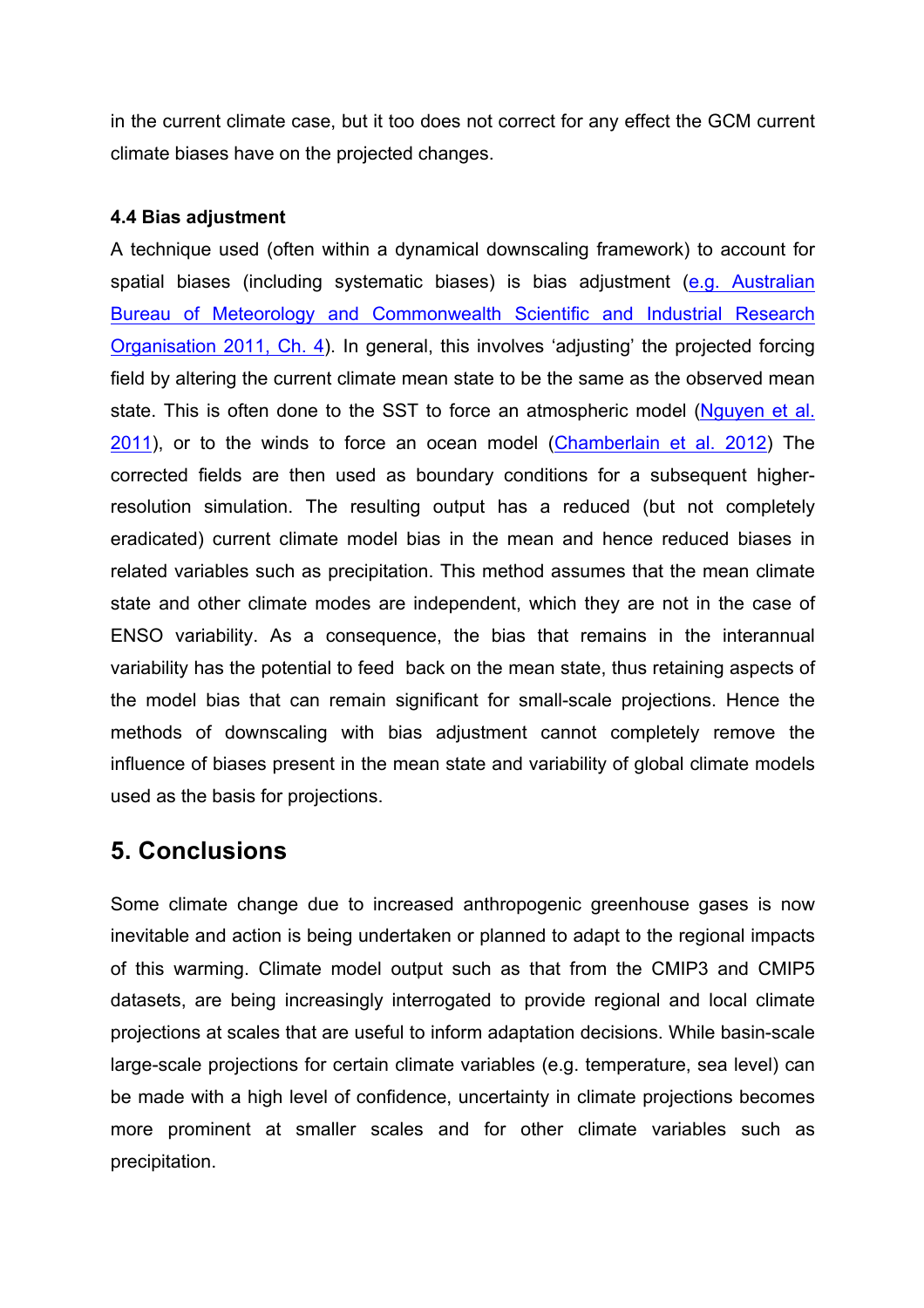At regional scales in the western tropical Pacific, systematic regional biases in global climate models can have significant impacts on projections. We have discussed the issues for Nauru and Palau regions for demonstration purposes, but they also apply to regions that lie around the observed and simulated edge of the cold tongue and warm pool via the same reasoning.

When using output from GCMs to create climate projections in the western tropical Pacific, the results should be interpreted with the model biases and uncertainties in mind. These considerations include, but are not limited to:

- The differing locations of each key climate feature, such as the SPCZ, in each model should be assessed in regard to whether it is situated in the correct place relative to the region of interest.
- Whether the region is affected by the mean state bias of the cold tongue and erroneously westward location of the edge of the warm pool. The mean state bias influences SST, salinity, wind -stress and precipitation.
- The mean state bias affects ENSO impacts. When interpreting changes to interannual variability it is important to determine whether the region has the correct climate response to  $ENSO$  in the  $20<sup>th</sup>$  Century or control runs. Some regions have a response of the wrong sign and/or amplitude to ENSO.
- There is no consensus on the future behavior of ENSO. It can be misleading to only look at a few model projections without exploring the fuller range of possible ENSO futures, however this is often difficult due to limited resources.
- Those making projections of ocean biology should also be aware of the mean state subsurface biases. In addition, assessment should be made of how well the model simulates the subsurface and particularly the thermocline. This will alter the ability of nutrients to be upwelled.
- Sea level projections are highly sensitive to model biases that occur through the water column and should at least have the model drift removed from the relevant fields.

Our discussions have addressed only some of the model biases and issues in the region. Other biases relate to the simulation of the Hadley and Walker cells and the location and strength of ocean currents (Sen Gupta et al. 2012), In addition climate change signals may be distorted by model drift (Sen Gupta et al. 2012) or aliasing of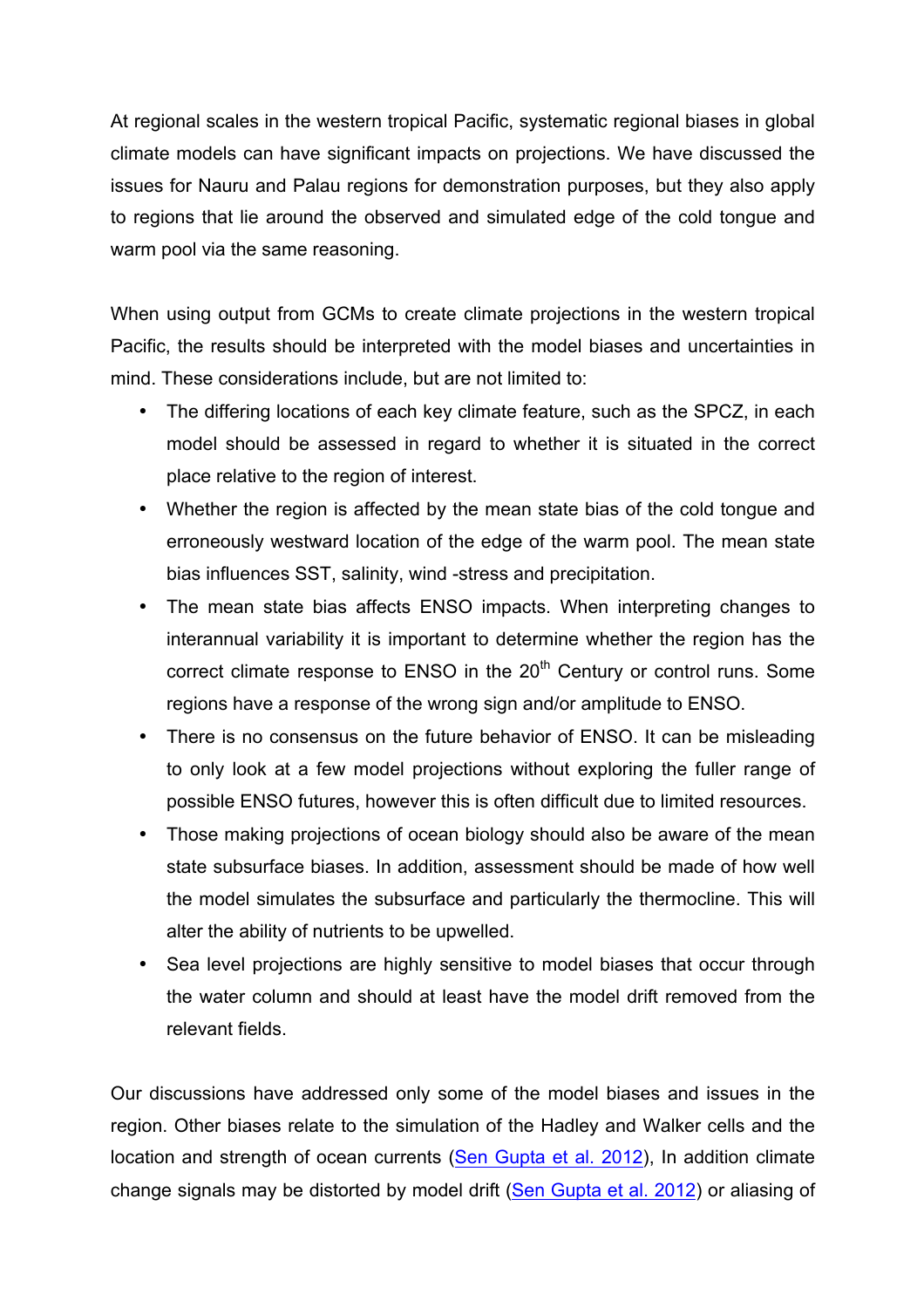low frequency natural variability like the Pacific Decadal Oscillation (Zhang and Church 2012)

Approaches to increase reliability of climate model projections were discussed including multi-model means, model selection, down-scaling and bias adjusting. While all methods are useful and improve understanding, they cannot remove the effect that any systematic biases may have on regional projected changes. We can expect that in the future, models will improve and biases will reduce. In the meantime, other techniques are emerging that show promise for adjusting for the effect of model bias on projections. Examples include "pattern matching" of climate features (Moise and Delage 2011) and analyzing projected changes in particular climate features (e.g. the SPCZ) rather than changes at specific locations (Brown et al. 2012; Ganachaud et al. 2012)

In summary, the results from the CMIP3 models for regional climate projections should be used with caution by decision makers needing accurate and reliable information about local or regional trends or changes over coming decades. Our study has expanded upon this conclusion already drawn by the IPCC AR4 report (Christensen and Coauthors 2007, pg. 861). Information about the strengths and limitations of each model should be considered when interpreting climate model projections. The latest simulations as part of CMIP5 are now coming online and continue to show similar model biases (Guilyardi et al. 2012, WCRP Workshop on Coupled Model Intercomparison Project Phase 5 Model Analysis, Hawaii 5-9 March 2012) – though some of the more extreme biases seen in CMIP3 seem to have been reduced in CMIP5.. We expect that the limitations to climate projections discussed here will still remain relevant.

While the model results have varying levels of skill, there is still a need for adaptation planning and implementation to occur. This must be done taking into account the systematic model biases where they have the potential to significantly affect projections (e.g. Wilby and Dessai 2010). Future work to reduce, manage and communicate the model biases is essential, as is the need to continue focusing on how we can develop techniques to provide higher confidence in our regional climate projections.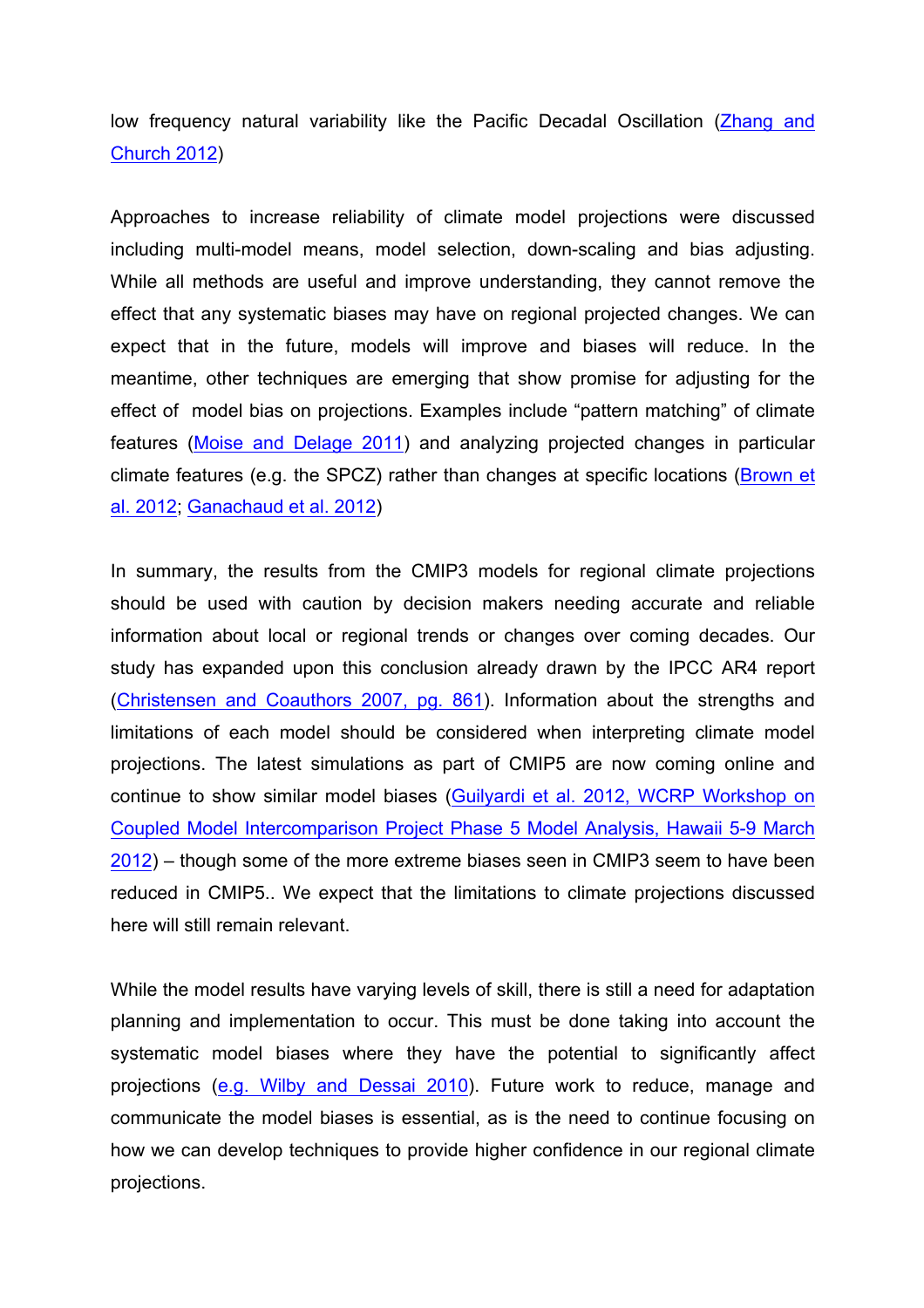## **Acknowledgements**

This research was conducted with the support of the Pacific Climate Change Science Program (PCCSP), a program funded by AusAID, in collaboration with the Department of Climate Change and Energy Efficiency, and delivered by the Bureau of Meteorology and the Commonwealth Scientific and Industrial Organisation (CSIRO). We thank Kevin Hennessy, and Karen Evans for useful discussions and comments on the manuscript.

We acknowledge the modeling groups, the Program for Climate Model Diagnosis and Intercomparison (PCMDI) and the WCRP's Working Group on Coupled Modeling (WGCM) for their roles in making available the WCRP CMIP3 multi-model dataset. Support of this dataset is provided by the Office of Science, U.S. Department of Energy.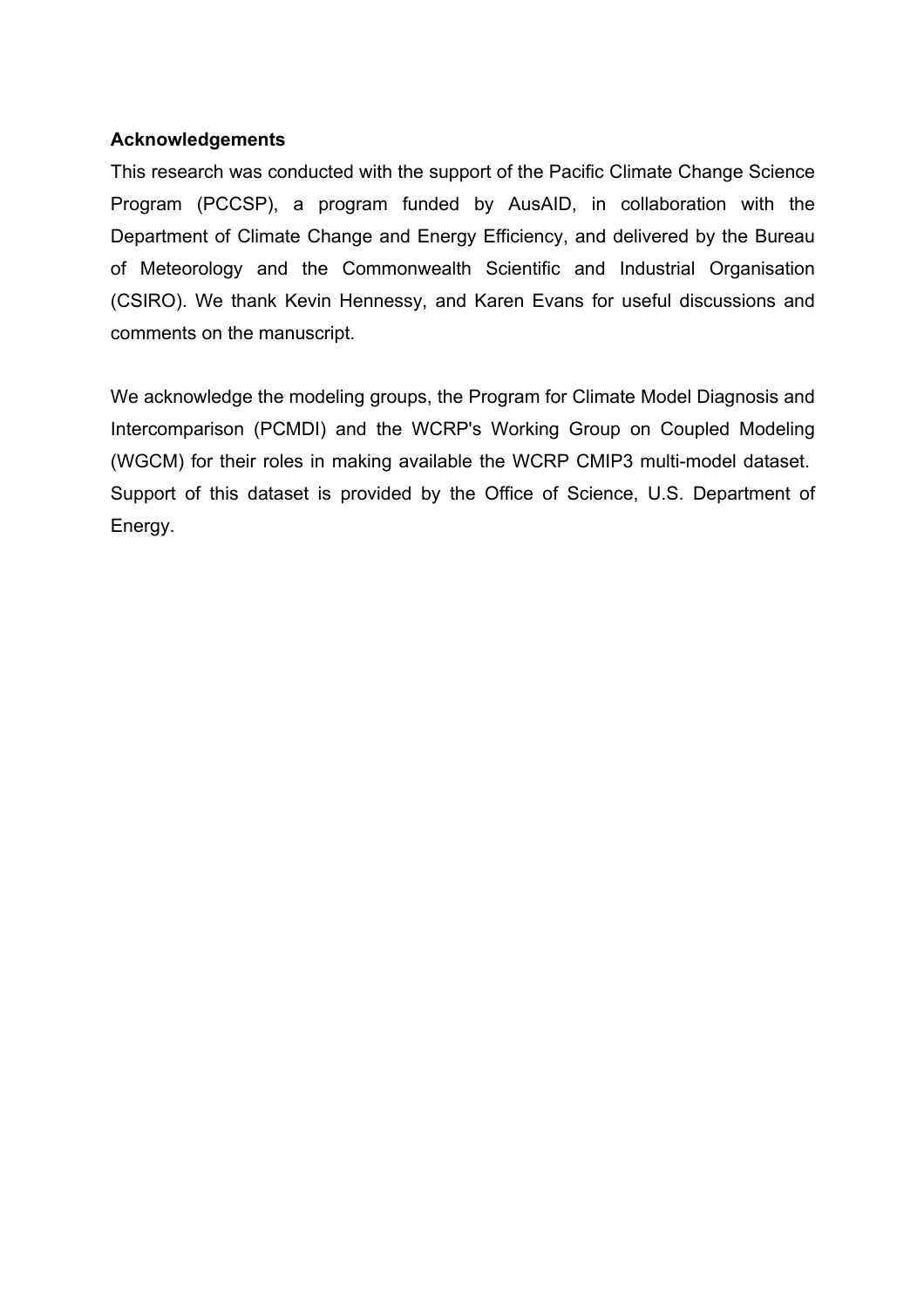#### **REFERENCES**

- Australian Bureau of Meteorology and Commonwealth Scientific and Industrial Research Organisation (2011). Climate Change in the Pacific: Scientific Assessment and New Research. Volume 1 - Regional Overview. Research. Volume 1 - Regional Overview. http://www.cawcr.gov.au/projects/PCCSP/publications.html.
- Australian Bureau of Meteorology and CSIRO (2011). Climate Change in the Pacific: Scientific Assessment and New Research. Volume 2: Country Reports.
- Bellucci, A., S. Gualdi, et al. (2010). "The double-ITCZ syndrome in coupled general circulation models: the role of large-scale vertical circulation regimes." Journal of Climate **23**: 1127-1145.
- Brown, J. R., A. F. Moise, et al. (2012). "Changes in the South Pacific Convergence Zone in IPCC AR4 future climate projections." Climate Dynamics **39**: 1-19.
- Brown, J. R., S. B. Power, et al. (2011). "Evaluation of the South Pacific Convergence Zone in IPCC AR4 climate model simulations of the 20th century." Journal of Climate **24**: 1565-1582.
- Chamberlain, M., C. Sun, et al. (2012). "Downscaling the climate change for oceans around Australia. www.geosci-model-dev-discuss.net/5/425/2012/." Geoscientific Model Development **5**: 425-458.
- Chou, C., J. D. Neelin, et al. (2009). "Evaluating the ''rich-get-richer'' mechanism in tropical precipitation change under global warming. ." Journal of Climate **22**: 1982-2005.
- Christensen, J. H. and Coauthors (2007). Regional Climate Projections. United Kingdom and New York, NY, USA., Cambridge University Press.
- Cravatte, S., T. Delcroix, et al. (2009). "Observed freshening and warming of the western Pacific warm pool." Climate Dynamics **33**: 565-589.
- Dai, A. (2006). "Precipitation characteristics in Eighteen Coupled Climate Models." Journal of Climate **19**: 4605-4630.
- de Szoeke, S. P. and S. P. Xie (2008). "The Tropical Eastern Pacific seasonal cycle: assessment of errors and mechanisms in IPCC AR4 coupled-ocean atmosphere general circulation models." Journal of Climate **21**: 2573-2590.
- DiNezio, P. N., A. C. Clement, et al. (2011). "Climate response of the equatorial Pacific to Global Warming." J. Climate **22**: 4873-4892.
- Donner, S. D., W. J. Skirving, et al. (2005). "Global assessment of coral bleaching and required reates of adaptation under climate change." Global Change Biology **11**: 2251- 2265.
- Durack, P. J. and S. E. Wijffels (2010). "Fifty-Year Trends in Global Ocean Salinities and Their Relationship to Broad-Scale Warming." Journal of Climate **23**(16): 4342-4362.
- Ganachaud, A., A. Sen Gupta, et al. (2012). "Projected changes in the tropical Pacific Ocean of importance to tuna fisheries." Special Issue of Climate Change on Climate Change and Fisheries **Submitted - Jan 2012**.
- Ganachaud, A., A. Sen Gupta, et al. (this issue). "Projected changes to the central-west Pacific Ocean." Climatic Change.
- Guilyardi, E., H. Bellenger, et al. (2012). "A first look at ENSO in CMIP5." Clivar Exchanges **17**(58): 29-32.
- Guilyardi, E., A. T. Wittenberg, et al. (2009). "Understanding El Nino in ocean-atmosphere general circulation models." BAMS: 325-340.
- Held, I. M. and B. J. Soden (2006). "Robust Responses of the Hydrological Cycle to Global Warming." Journal of Climate **19**: 5686-5699.
- Hurrell, J. W., M. Visbeck, et al., Eds. (2011). WCRP Coupled Model Intercomparison Project - Phase 5 - CMIP5. Clivar Exchanges.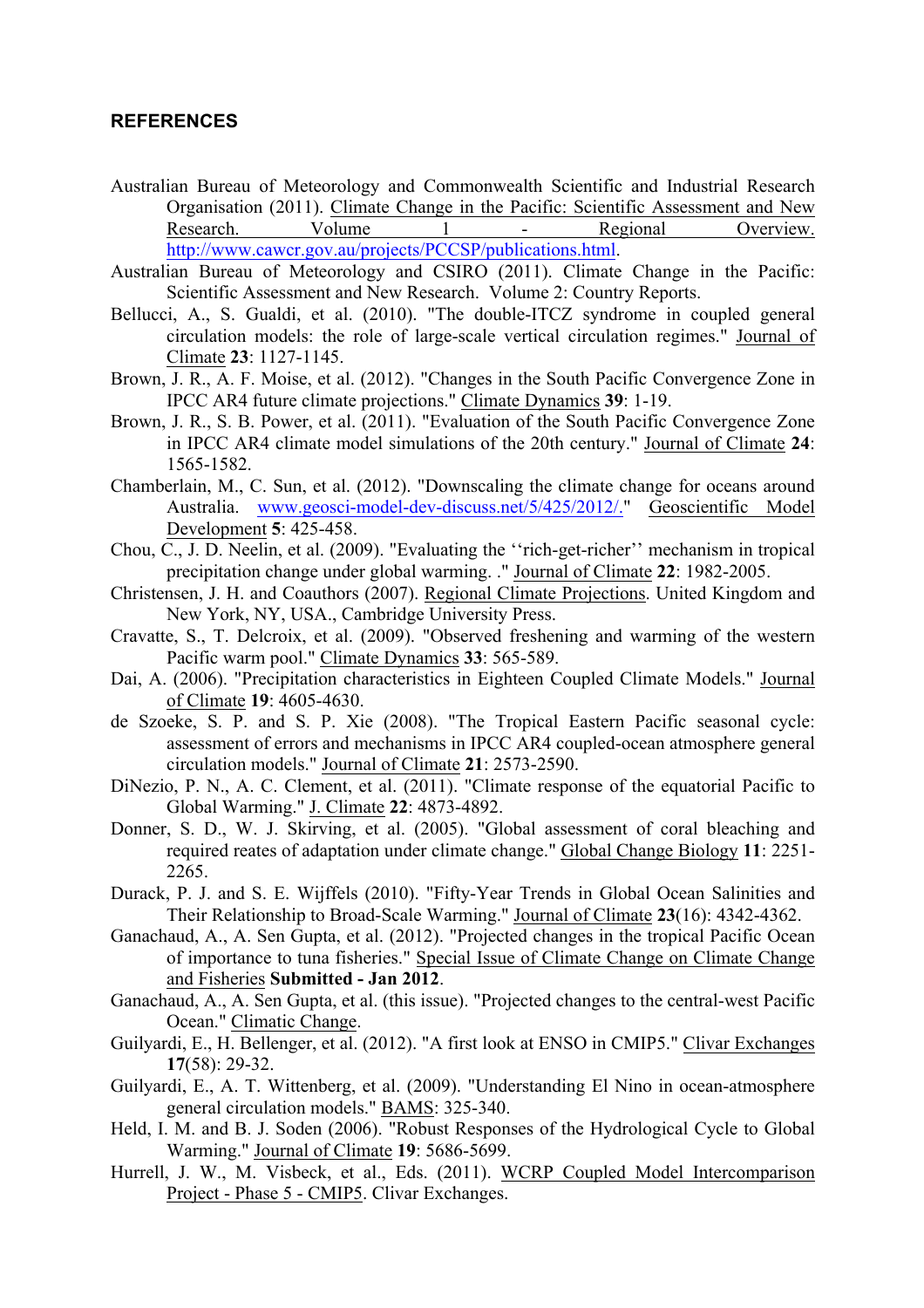- Irving, D. B., S. E. Perkins, et al. (2011). "Evaluating global climate models for the Pacific island region." Climate Research **49**: 169-187.
- Kaplan, A., M. A. Cane, et al. (1998). "Analyses of global sea surface temperature 1856- 1991." Journal of Geophysical Research **103**: 18567-18589.
- Lehodey, P., M. Bertignac, et al. (1997). "El Nino Southern Oscillation and tuna in the western Pacific." Nature **389**(6652): 715-718.
- Lehodey, P. and O. Maury (2010). "CLimate Impacts on Oceanic TOp Predators (CLIOTOP): Introduction to the Special Issue of the CLIOTOP International Symposium, La Paz, Mexico, 3–7 December 2007." Progress In Oceanography **86**(1-2): 1-7.
- Maes, C. and S. Belmari (2011). "On the Impact of Salinity Barrier Layer on the Pacific Ocean Mean State and ENSO." SOLA **7**: 97-100.
- Meehl, G., D. Covey, et al. (2007). "The WRCP CMIP3 Multimodel Dataset." BAMS: 1383- 1394.
- Moise, A. F. and F. P. Delage (2011). "New climate model metrics based on object-orientated pattern matching of rainfall." Journal of Geophysical Research - Atmospheres **116**(D12108).
- Neelin, J. D. and H. A. Dijkstra (1995). "Ocean-Atmosphere Interaction and the Tropical Climatology. Part I: The Dangers of Flux Correction." Journal of Climate **8**: 1325- 1342.
- Nguyen, K. C., J. J. Katzfey, et al. (2011). "Global 60 km simulations with the CCAM: evaluation over the tropics." Climate Dynamics.
- Picaut, J., F. Masia, et al. (1997). "An advective-reflective conceptual model for the oscillatory nature of the ENSO." Science **277**(5326): 663-666.
- Pielke, R. A. and R. L. Wilby (2012). "Regional climate downscaling: What's the point?" EOS, Transactions American Geophysical Union **93**(5): 52.
- Randall, D. A. and Coauthors (2007). Climate models and their evaluation. Climate Change 2007: The Physical Science Basis, Contribution of Working Group I to the Fourth Assessment Report of the Intergovernmental Panel on Climate Change. S. S. e. al.**:**  589-662.
- Rayner, N. A., P. Brohan, et al. (2006). "Imporved analyses of changes and uncertainties in sea surface temperature measured in situ since the mid-nineteenth century: the HadSST2 dataset." Journal of Climate **19**: 446-469.
- Rayner, N. A., P. D.E., et al. (2003). "Global analyses of sea surface temperature, sea ice , and might marine air temperature since the late nineteenth century." Journal of Geophysical Research **108**: 4407.
- Reichler, T. and J. Kim (2008). "How well do coupled models simulate today's climate?" BAMS: 303-311.
- Risbey, J. S. and T. J. O'Kane (2011). "Sources of knowledge and ignorance in climate research." Climatic Change **108**(4): 755-773.
- Sen Gupta, A., A. Ganachaud, et al. (2012). "Drivers of the projected changes to the Pacific Ocean equatorial circulation." Geophysical Research Letters **in press**.
- Sen Gupta, A., L. C. Muir, et al. (2012). "Climate Drift in the CMIP3 Models." Journal of Climate **25**: 4621-4640.
- Smith, T. M., R. W. Reynolds, et al. (2008). "Improvements to NOAA's historical merged land-ocean surface temperature analysis (1880-2006)." Journal of Climate **21**: 2283- 2296.
- Timmermann, A., S. McGregor, et al. (2010). "Wind Effects on Past and Future Regional Sea Level Trends in the Southern Indo-Pacific\*." Journal of Climate **23**(16): 4429-4437.
- Vecchi, G. and B. J. Soden (2007). "Global Warming and the weakening of the Tropical Circulation." J. Climate **20**: 4316-4340.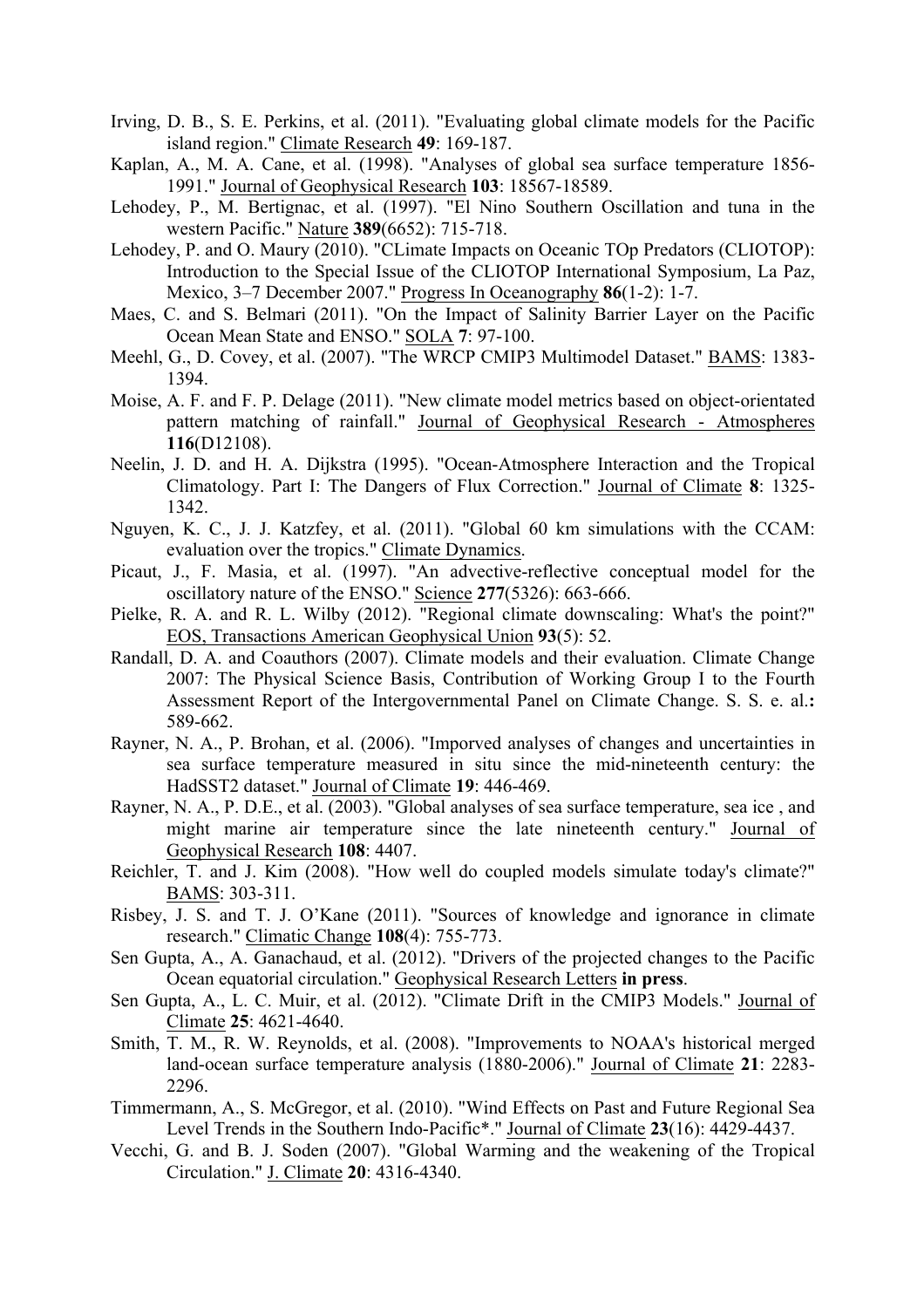- Vecchi, G. A. and A. T. Wittenberg (2010). "El Niño and our future climate: where do we stand?" Wiley Interdisciplinary Reviews: Climate Change **1**(2): 260-270.
- Vincent, E. M., M. Lengaigne, et al. (2011). "Interannual variability of the South Pacific Convergence Zone and implications for tropical cyclone genesis." Climate Dynamics.
- Whetton, P., K. Hennessy, et al. (2012). "Use of Representative Climate Futures in impact and adaptation assessment." Climatic Change.
- Wilby, R. L. and S. Dessai (2010). "Robust adaptation to climate change." Weather **65**(7): 180-185.
- Wilby, R. L., J. Troni, et al. (2009). "A review of climate risk information for adaptation and development planning." International Journal of Climatology **29**(9): 1193-1215.
- Zhang, X. and J. A. Church (2012). "Sea level trends, interannual and decadal variability in the Pacific Ocean " Submitted to Geophysical Research Letters. .
- Zhang, X., W. Lin, et al.  $(2007)$ . "Toward understanding the double Intertropical Convergence Zone pathology in coupled ocean-atmosphere general circulation models." J. Geophys. Res. **112**.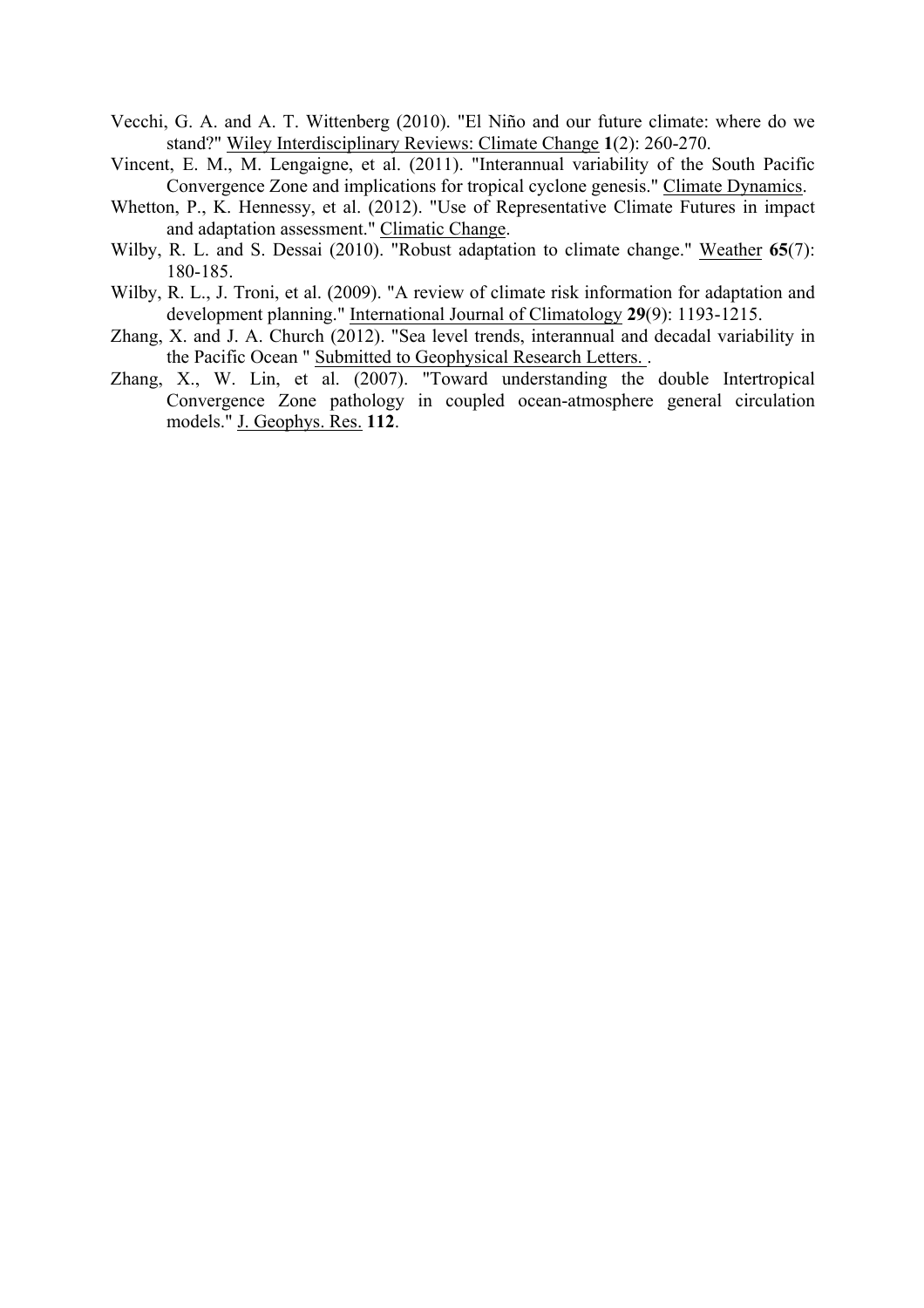#### **List of Figure Captions**

**Fig 1** Top: Annual mean SST (ºC) (top), precipitation (middle) and sea surface salinity (bottom). Observations shown on left and multi-model mean on right. SST and SSS are averaged over 1950 – 2000 and precipitation over 1980-2000. SST observations are from HadISST, Precipitation observations from CMAP, and Sea Surface Salinity from observations (Durack and Wijffels 2010), Models used are from the  $20<sup>th</sup>$  century runs of the WCRP CMIP3 database over corresponding time periods. The 28ºC isotherm is plotted in black on the SST panel. Nauru is denoted by X and Palau by +.

**Fig 2** Location of the SPCZ determined from seasonal mean Dec-Feb precipitation (mm/day). (a) Observed precipitation from CMAP (1980-1999), (b) Multi-model mean from CMIP3 models (1980- 1999) (see Appendix A), and example models (c) NCAR PCM and (d) HadGEM1. Red line shows mean position of SPCZ for models, compared with observed position (black dashed line). "O" is location of Palau, and "X" is location of Nauru. Figure adapted from (**Brown et al. 2011**).

**Fig 3** Left: Standard Deviation of Nino3. 4 (Sept-Nov) over the 1900-2000 period of the 20th Century CMIP3 runs, ranked smallest to largest. Observations (from HadISST) are shown in blue and the multi-model mean in green. Right: The longitude of the zero line of the ENSO response in SST. Location is found by correlating Nino3.4 with SST and identifying the location where the correlation changes from positive to negative. Nino3.4 is calculated as the average SST in the region 5ºS to 5ºN and 170 $\textdegree W$  to 120 $\textdegree W$  over the 20<sup>th</sup> Century

**Fig 4** Correlations of a) SST (July – December) and b) precipitation (September – February) with Nino3.4 for observations (red cross) and the CMIP3 models (circles) over regional EEZs. EEZs are outlined in c) and correspond to islands involved in the PCCSP. Regions bounded by green are situated in the Pacific cold tongue and tend to have a strong positive correlation with ENSO. The black and blue bounded regions represent the southern and northern branches around the cold tongue.

**Fig 5** Subsurface temperatures (contours) averaged between 160ºE and 170ºE. Calculations of the Brunt–Väisälä frequency  $N^2$  (representing the dynamical impact of stratification) are shown by the shading. a) observations from CARS 2006, b) Multi-model mean; and examples from individual models c) PCM d) GISS-ER and e) GFDL-CM2.1.

**Fig 6** Top row (a): Comparison between 1950-2000 sea level trends from 3 sample CMIP3 models and observations. Second row (b): Corresponding sea level trend along the equator. Third (c) and fourth (d) rows: Equatorial Depth sections of temperature and salinity trends. Model data have been de-drifted (Sen Gupta et al. 2012) by removing the trend from the relevant control run. Observed steric